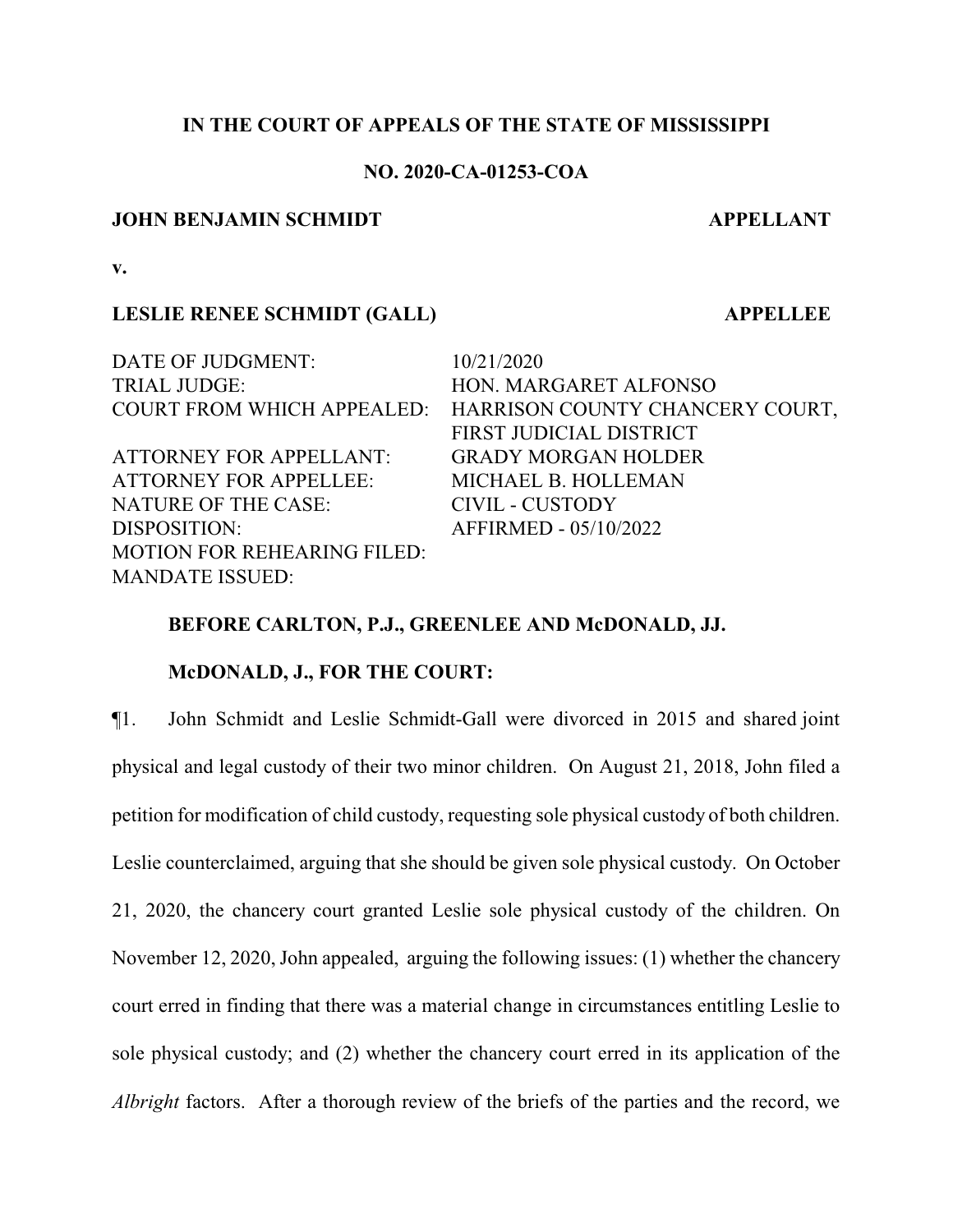affirm the chancellor's judgment of modification of custody.

#### **Statement of the Facts and Procedural History**

¶2. John and Leslie were married on August 13, 2007, in Gulfport, Mississippi. During the marriage, John and Leslie had two children, a girl, A.S., born in 2008, and a boy, C.S., born in 2013.<sup>1</sup> Both Leslie and John were employed with the Navy. Leslie was a logistics analyst, and John was a military contractor. The couple separated on or about November 15, 2014, and did not cohabit thereafter. John filed a complaint for divorce and for temporary relief in the Harrison CountyChanceryCourt on January 27, 2015, on the grounds of habitual cruel and inhuman treatment, or alternatively, adultery and irreconcilable differences. John requested custody and control of the minor children and that Leslie be required to pay a reasonable sum each month in child support. Leslie answered and counterclaimed for divorce and custody as well.

¶3. The parties later withdrew their fault grounds, and the chancery court entered a final divorce judgment on the grounds of irreconcilable differences on July 14, 2015. The judgment incorporated a propertysettlement and child custody agreement that the parties had executed. The judgment provided that Leslie and John share joint physical and legal custody of their minor children until August 1, 2018, or until either party moved 100 miles from Gulfport, Mississippi. The agreement specifically stated:

CUSTODY: By agreement of the parties, the parties shall be and hereby are

<sup>&</sup>lt;sup>1</sup> We use initials to protect the minors' identities.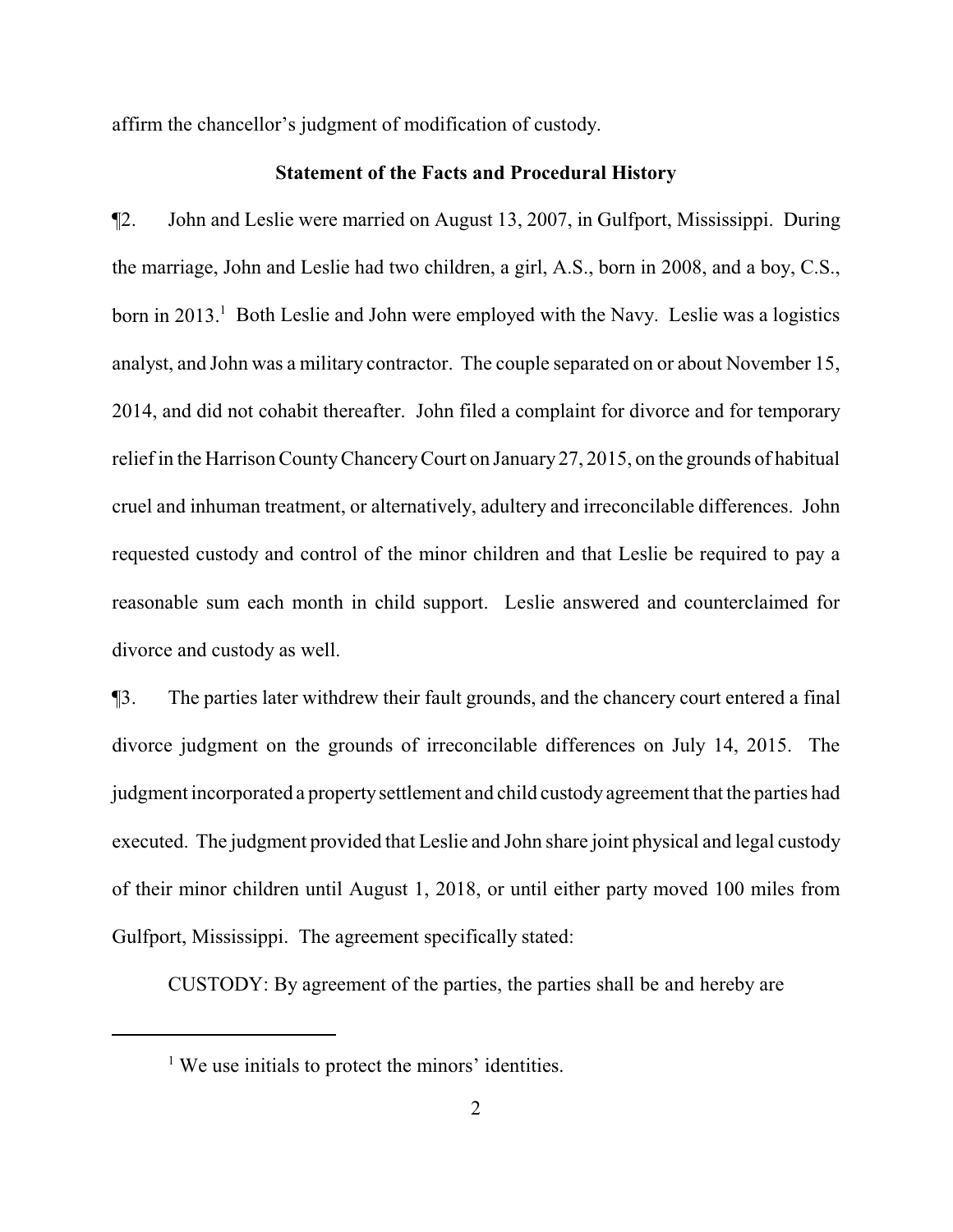awarded joint legal custody of their minor children and they shall be awarded joint physical custody. Joint legal custody means that the parents or parties share the decision-making rights, the responsibilities and the [sic] authority relating to the health, education and welfare of the minor children. An award of joint legal custody obligates the parties to exchange information concerning the health, education, and welfare of the minor children, and to confer with one another in the exercise of decision-making rights, responsibilities and authority.

Handwritten after the last sentence of this paragraph was the following:

The joint physical award shall continue until the first of these events occur: August 1, 2018 or either party moves more than one hundred (100) miles from Gulfport, MS. Upon the first occurring event, either party may return to court to adjudicate as same shall constitute a substantial and material change in circumstances adverse to the children so as to warrant a modification upon proper complaint and service of process.

¶4. Pursuant to the judgment, A.S. and C.S. lived two weeks during each month with John and two weeks with Leslie. After the divorce, Leslie continued to live in Gulfport, Mississippi, and A.S. attended school in Harrison County. Leslie later moved to Long Beach, Mississippi, and purchased a house there in 2016. Leslie enrolled the children in Long Beach public schools because she believed Long Beach had a better school system. In March 2018, Leslie married Seth Gall. Seth was also in the Navy and had three children, ages nineteen, fifteen and twelve. Seth's fifteen-year-old lived with Leslie and Seth, and the other two children lived in California with their mother.

¶5. After the divorce, in September 2015, John took a civilian job in New Orleans, which was about an hour and a half from his home in Gulfport. This job location required John to leave home around 4 a.m. each morning. During his two-week custody periods, a daycare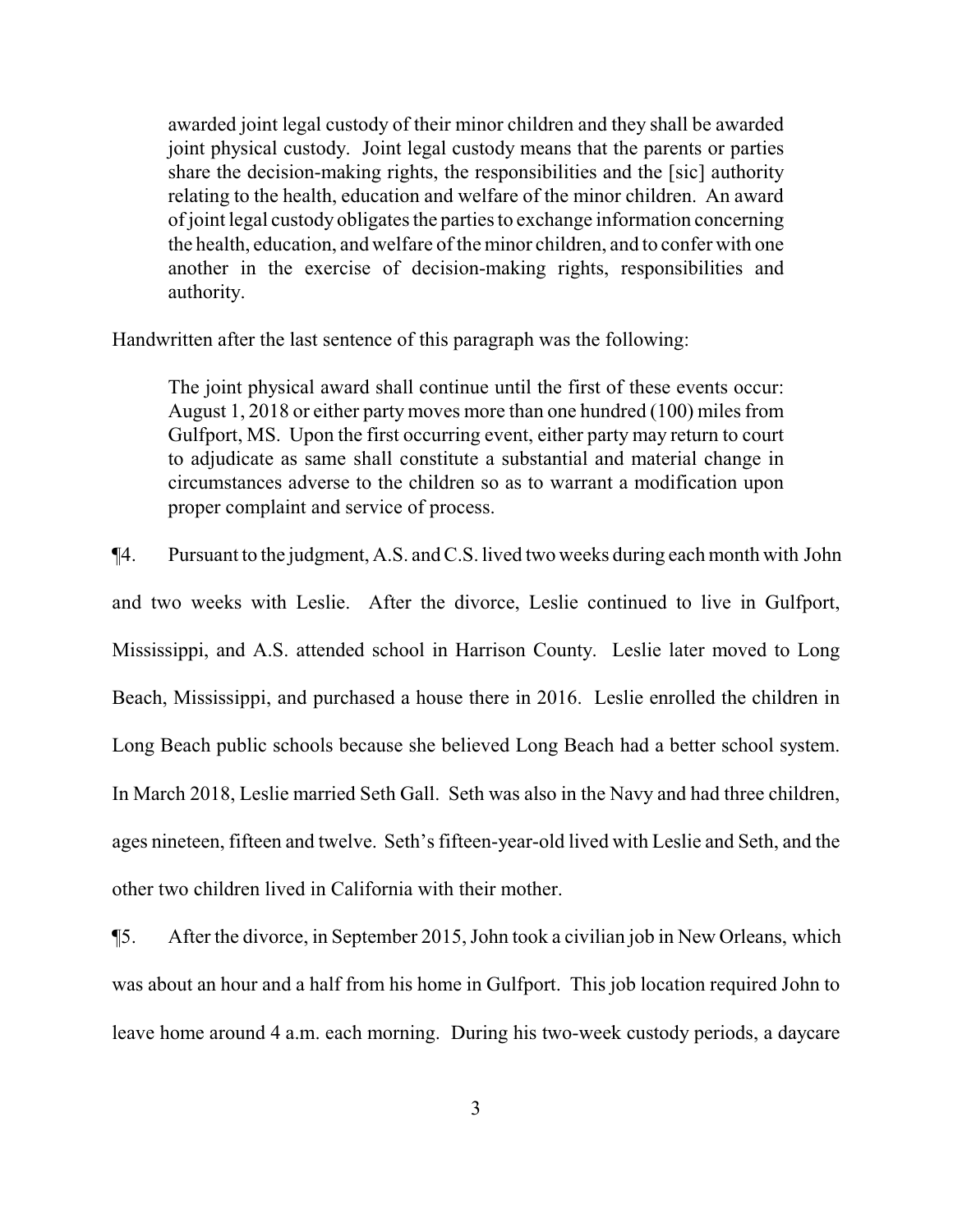worker would pick up the children from John before 4 a.m. and keep them with her until the daycare opened for the younger child, C.S. She then took the older child, A.S., to school. She also kept the children after daycare and after school until John returned in the evening. When the daycare worker was no longer able to do this, a neighbor began getting the children on John's workdays. This arrangement with the neighbor lasted for two weeks.

¶6. When Leslie found out about the arrangement, she was concerned about the children's safety. So beginning in December 2015 until sometime in February 2018, Leslie picked up the children during John's custodial period just as the daycare worker and neighbor had previously done. She would then meet John on or near Interstate I-10 to exchange the children in the afternoon.

¶7. In 2018, John purchased a home in Long Beach in the same neighborhood as Leslie's house. John married Clarke Zoe Schmidt in June 2018, and they had one child together. Clarke had two children from a prior marriage. In the fall of 2018, John was deployed to Dubai after being stationed in Virginia for pre-deployment training. His deployment was scheduled to last from October 19, 2018, until May 2019.

¶8. Prior to his deployment, on August 21, 2018, John filed a petition for citation for contempt<sup>2</sup> against Leslie and a motion to modify the divorce judgment in the Harrison County Chancery Court. In his petition for modification, John stated that there had been a

<sup>&</sup>lt;sup>2</sup> In his petition for contempt, John pleaded that Leslie had refused to discuss the children's wellbeing with him and that she had smoked cigarettes in the presence of the minor children.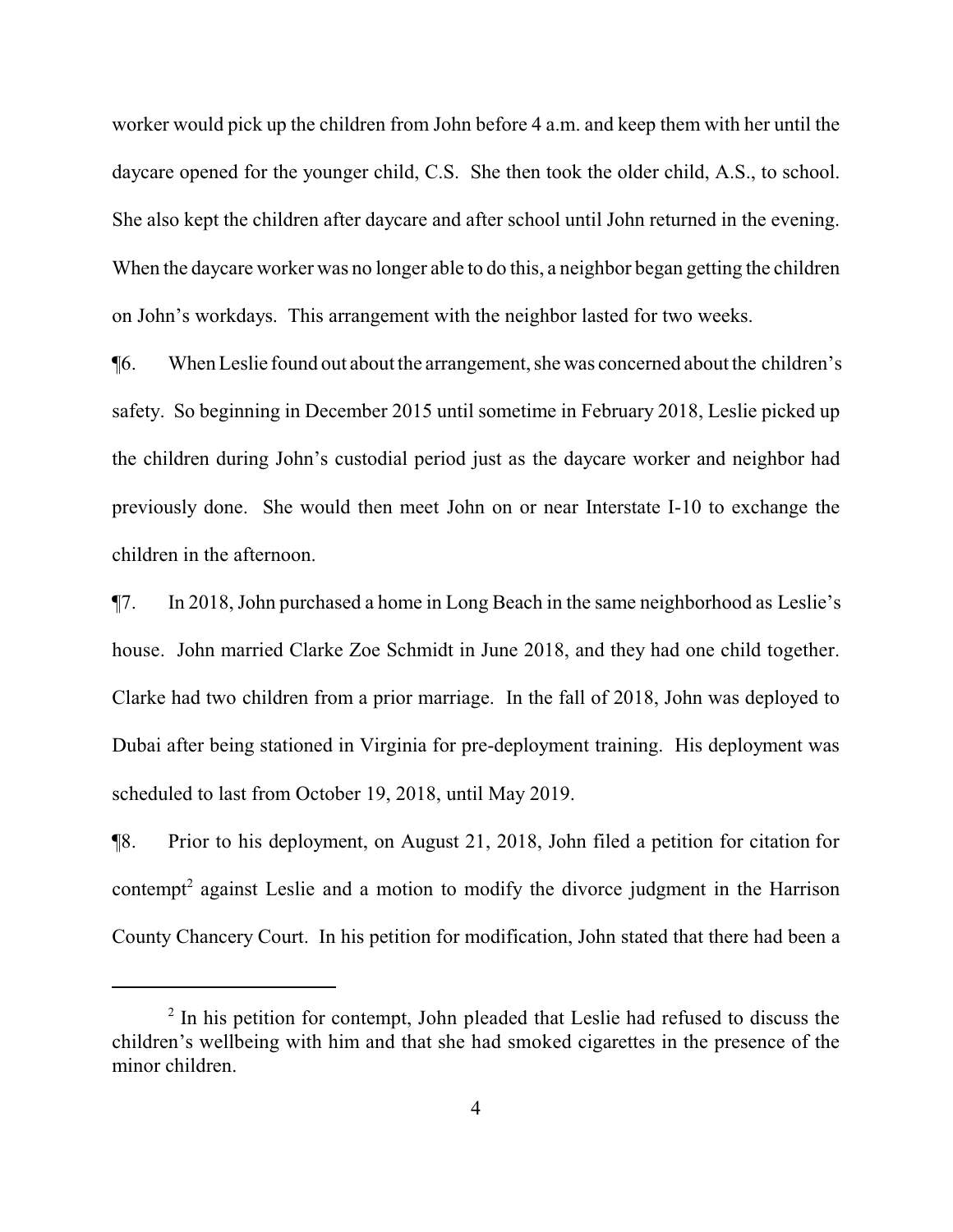material change and substantial change in circumstances since the initial judgment was entered. Although John was being deployed, he requested that the child custody agreement be modified to grant him "paramount care, custody and control of the minor children."<sup>3</sup> Further, John requested that Leslie be required to pay child support, that her visitation with the children be supervised, and that the telephone visitation schedule be modified. Finally, John pleaded that if the court did not grant him physical and legal custody of the children due to his deployment, then the court should allow the children to stay with his current wife, Clarke, while he was deployed.

¶9. After hearing John's petition and motion on October 9, 2018, the chancery court issued a temporary order on November 9, 2018, which ordered (1) that Leslie be given temporary physical custody until trial because John had been deployed for training in Virginia and was anticipated to be in Dubai from October 19, 2018, through the end of May 2019; (2) that Clarke has visitation on certain weekends from Friday at 6 p.m. to Sunday at 6 p.m.; (3) that John pay child support of \$993 monthly, effective on October 1, 2018, and on the first day of each month thereafter; (4) that John have the right to one telephone or video call with each child per day, not to exceed fifteen minutes each; and (5) that if there was a dispute between the primary care physician and urgent care physician concerning care needed for the children, then the primary care physician would have the final say.

<sup>&</sup>lt;sup>3</sup> Additionally, John requested the judgment be modified so that he no longer had to pay one-half of the children's after-school care or medical care and that he be able to claim the children as exemptions for tax purposes.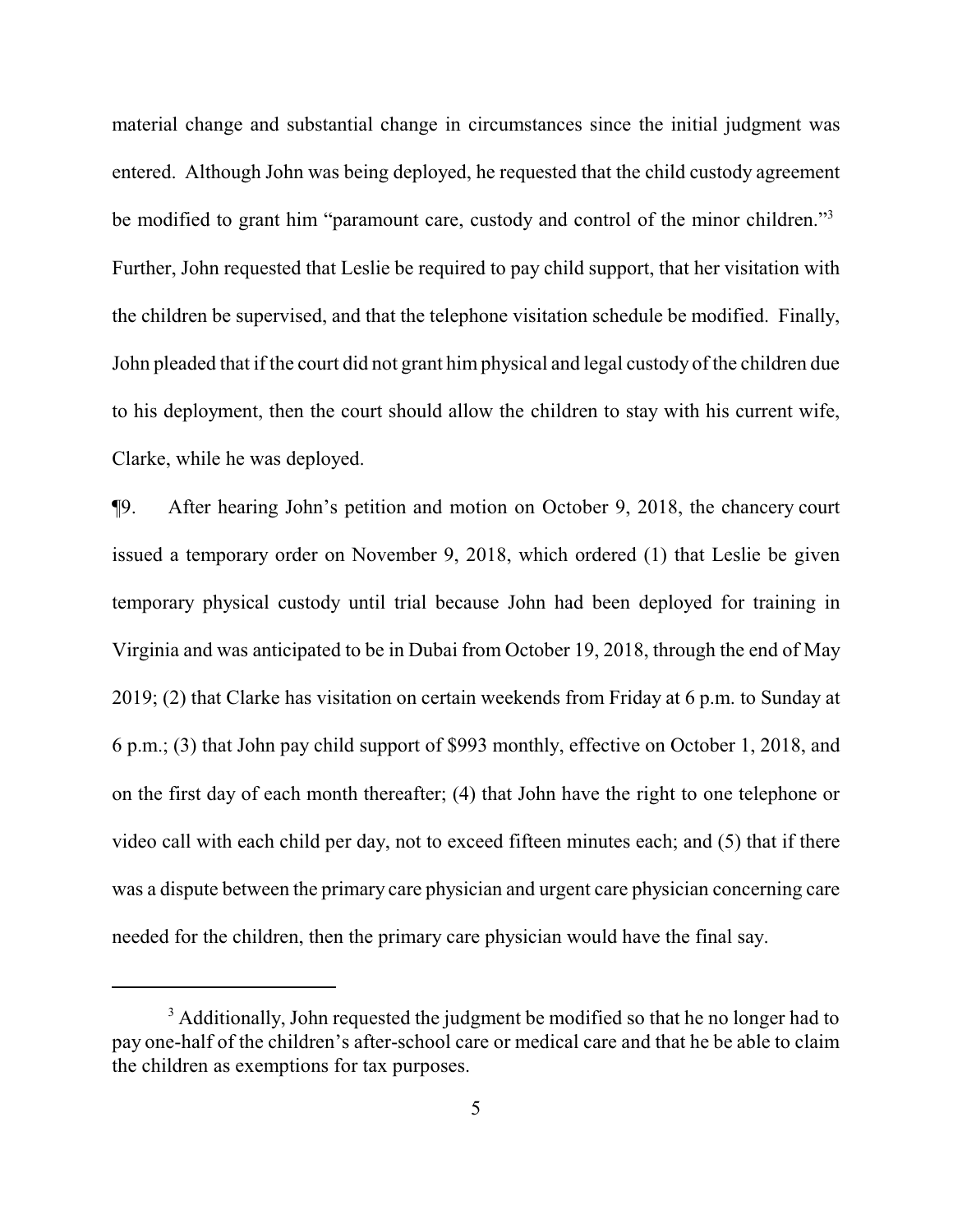¶10. On June 28, 2019, after he returned from his deployment, John filed a motion for modification of the temporary order and other relief. <sup>4</sup> On July 23, 2019, Leslie answered John's motion for modification and contempt and filed a counter-complaint for modification and contempt. Leslie admitted there had been a substantial and material change in circumstances that warranted modification of custodybut claimed that she should be awarded physical custody of the minor children. Leslie denied all allegations of John's petitions for contempt and modification. She also denied that he was entitled to any relief.

¶11. Leslie stated that it would be in the best interest of the minor children that physical custody be awarded to her, that John be awarded reasonable visitation rights, and that the court should award her reasonable child support. She pleaded that John should provide for the health, dental, ocular care, and college education for the minor children and that he be required to carry life insurance for the benefit for the children. Leslie also argued that the court should find John in contempt for unilaterally terminating his support payments<sup>5</sup> and award her reasonable attorney's fees and costs.

¶12. The chancery court entered an amended temporary order on August 30, 2019, finding

<sup>&</sup>lt;sup>4</sup> In his motion, John requested that the court modify the temporary order and award him with the following: (1) temporary legal and physical care, custody, and control of the minor children; (2) a reasonable sum of money each month in temporary child support; (3) a ruling that Leslie be temporarily responsible for maintaining the health, dental, and ocular insurance of the minor children; and (4) an injunction preventing Leslie from bothering, harassing, or interfering with his peaceful enjoyment of life. The basis of the modification request was that he had returned from deployment.

<sup>&</sup>lt;sup>5</sup> Leslie argued that John had not paid child support for June and July 2019.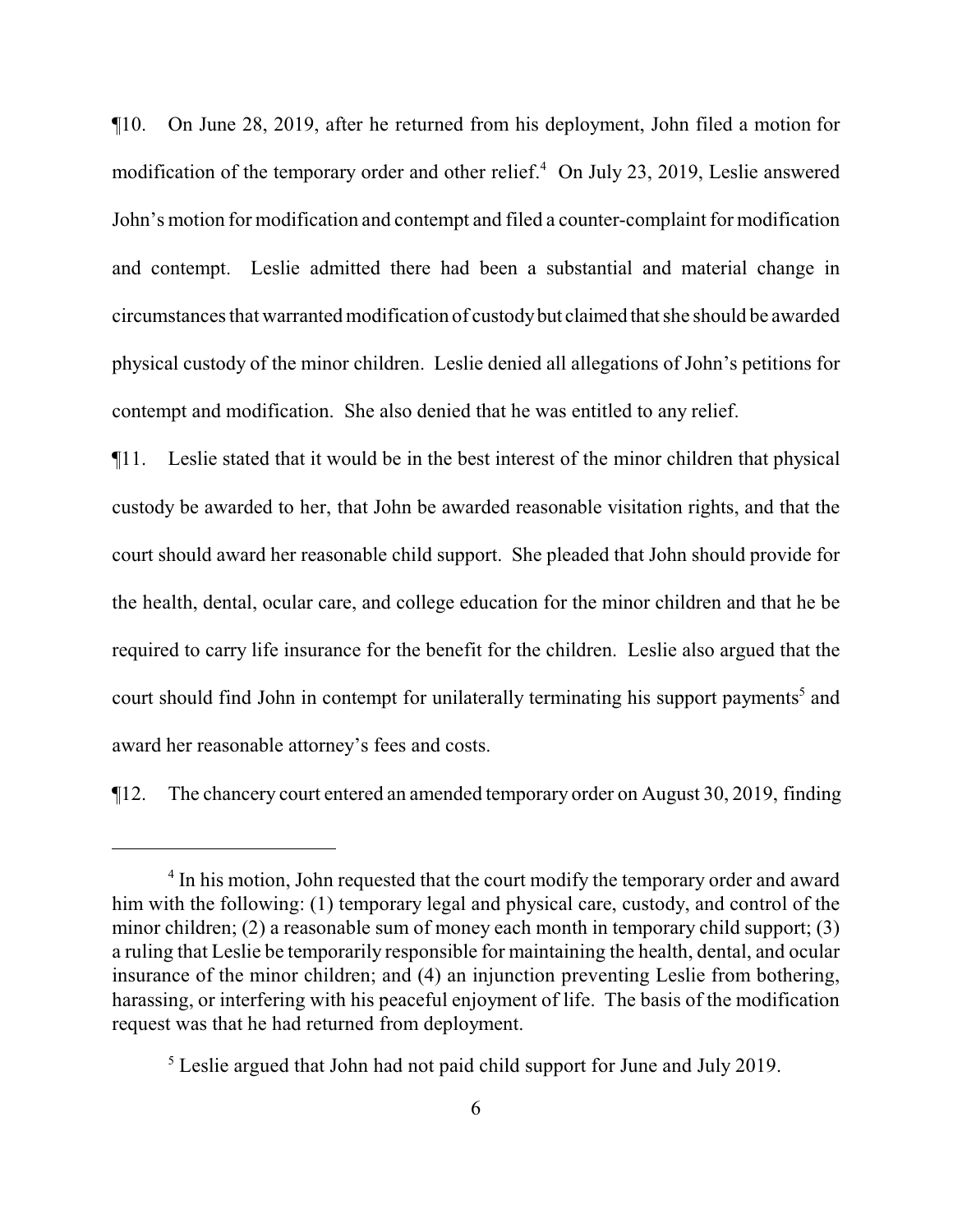that Leslie should continue to have physical custody until trial and that John have the specified visitation schedule. The court ordered John to continue to pay child support on the first day of each month but reduced the amount to \$706 monthly, effective August 1, 2019. Additionally, during the periods where one parent had custody or visitation, the other parent had the right to unmonitored telephone or video calls nightly before 7 p.m. for fifteen minutes. The Court also ordered that John would be responsible for transportation of the children to and from visitation.

¶13. On January 7, 2020, Leslie filed an answer to John's original contempt and modification petition, generally denying John's allegations in them.

¶14. Prior to trial, Seth was deposed because he was scheduled to be deployed to Guam at the time of the trial. According to Seth, John berated Leslie by calling her a horrible mother and calling her horrible names such as b\*\*\*\*, c\*\*\*, and "psycho." Seth also testified that "things had to go John's way or the highway." Further, Seth said that he confronted John about his behavior in 2018, asking, "How would you feel if I called his wife a c\*\*\*?" But John did not respond. Instead, Seth testified that John continued to berate Leslie through phone calls and text messages to the point where Leslie had to block him.

¶15. The trial took place on March 16, 2020, and July 13-16, 2020. John called Leslie as an adverse witness and questioned her about smoking and vaping around the children. According to Leslie, she and Seth stopped smoking on October 8, 2018, but she occasionally vaped. However, she stated that they never smoked around children. Leslie admitted that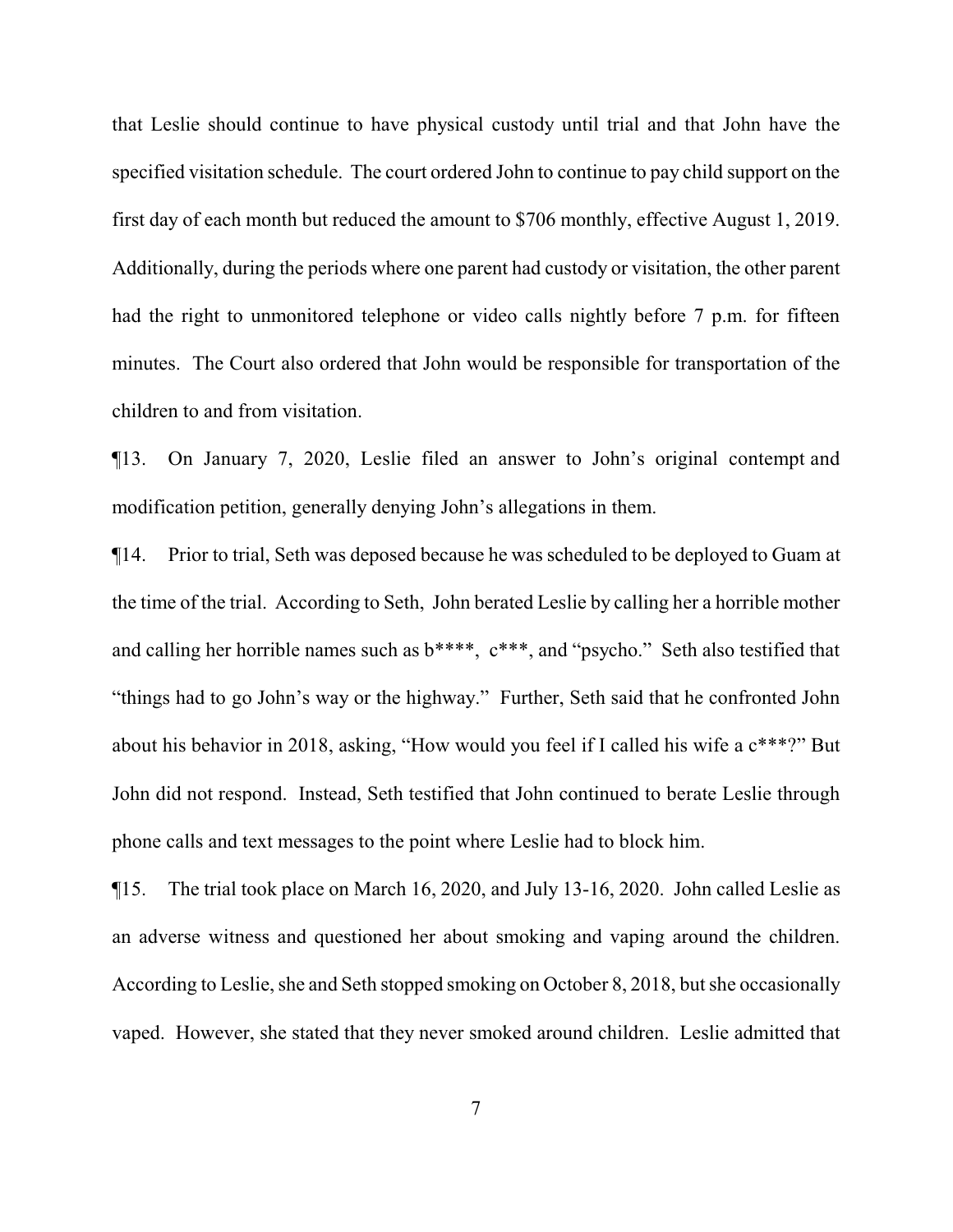she called Clarke a f\*\*\*\*\*\* b\*\*\*\*, but she had done so because her and John's relationship had deteriorated. Leslie said that John told her that she answers to Satan and that dealing with her was like dealing with a fatherless sixteen-year-old. Leslie also testified that John, without her knowledge and consent, executed a power of attorney to give his custodial rights to Clarke while he was deployed.

¶16. Clarke worked twelve-hour shifts as a nurse in Hammond, Louisiana. She testified that John was a loving father and protector and that he should receive custody of the children. She also stated that during John's custody periods she helped the children with their homework. She testified that on one occasion she had to treat Leslie's children for lice. Additionally, Clarke stated that she and John invited Leslie and Seth over for birthdays and special events. However, Leslie and Seth stopped coming. Clarke also testified that during one of C.S.'s baseball games, Leslie started yelling at her, but she did not recall why. Further, Clarke testified that when A.S. and C.S. would come over, they would often share a bed with her children. When Clarke's children's father would come to visit, all the children would sleep with him as well.

¶17. John testified he should receive custody of the children because he was passionate about being a father, and the children would be taken care of when they were in his care. According to John, the children would consistently have small medical issues such as lice and warts while in Leslie's care, but he failed to provide medical records to substantiate his complaints and allegations. John also filed a complaint with Child Protective Services (CPS)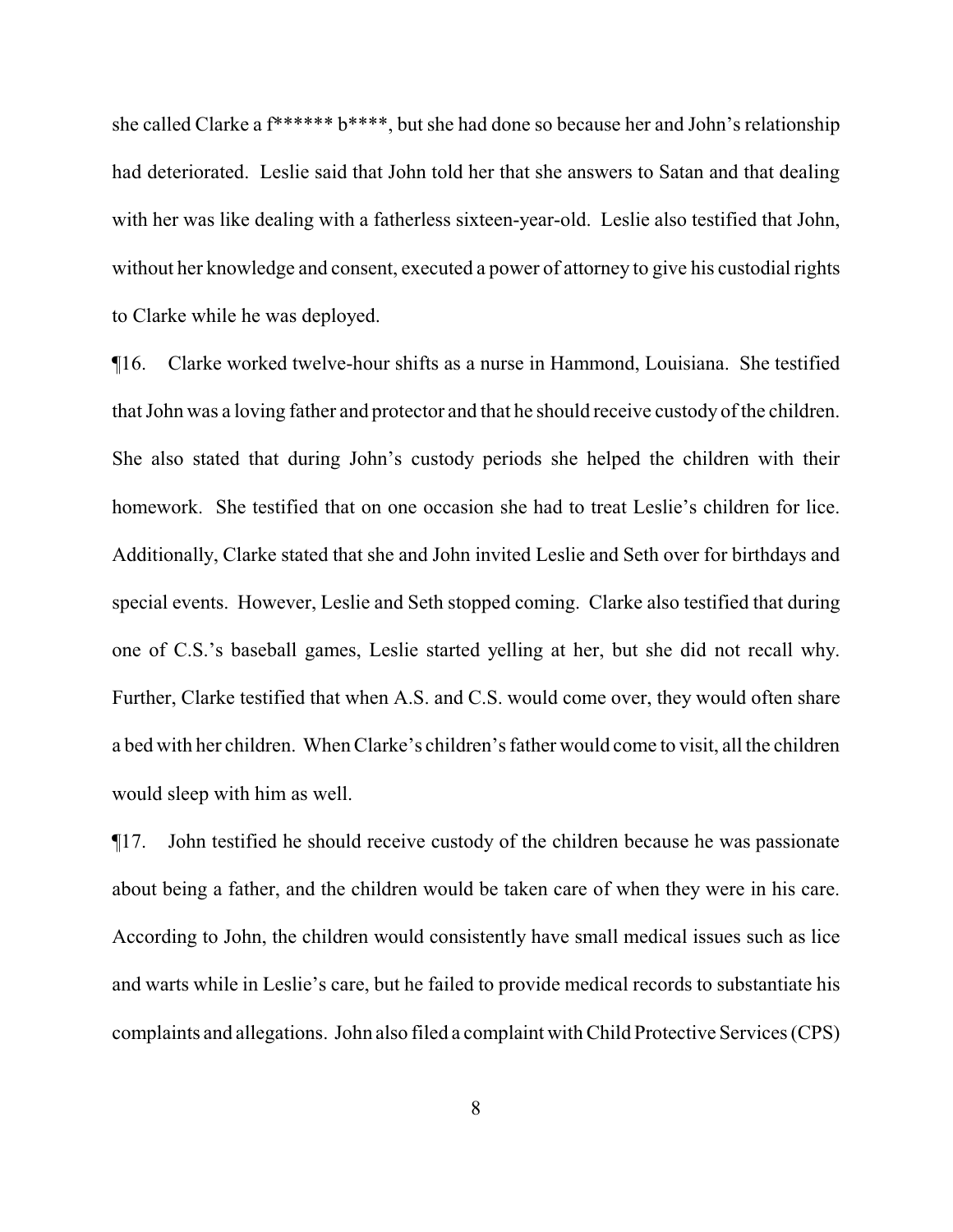alleging emotional medical neglect, physical neglect, and emotional abuse/neglect.<sup>6</sup> However, CPS found no merit to the allegations raised in his complaint. Thus, he believed that he could take better care of the children because Leslie allegedly could not even maintain their hygiene properly. John also stated that the children's grades had started to fall while they were in Leslie's custody. He stated that he did not understand why their grades were not a big deal to Leslie. John testified that he would discipline the children with a verbal reprimand followed by taking away toys, snacks, or dessert or having the children do extra educational tasks. John said that in some instances he disciplined the children through the use of corporal punishment along with talking to the children about their behavior. He further stated that Clarke has been a great step-parent to the children. Because she was a nurse, she would often treat the children for things that occurred while they were in Leslie's care. John admitted that when he had the job in Louisiana, the children were not on a regular routine and would often have to wake up as early as 3:00 a.m. because he had to be at work at 5:00 a.m.

¶18. During cross-examination, John testified that he began dating Clarke in April 2017, and during his two-week custody periods, he and Clarke slept in the same bed. He further stated the following about the children:

They sleep wherever they want to sleep. Sometimes it's up on those two pull-

<sup>&</sup>lt;sup>6</sup> Specifics of the allegations are contained in a confidential youth court report. The youth court ultimately entered a "Take No Action" order after a thorough review of the CPS investigation.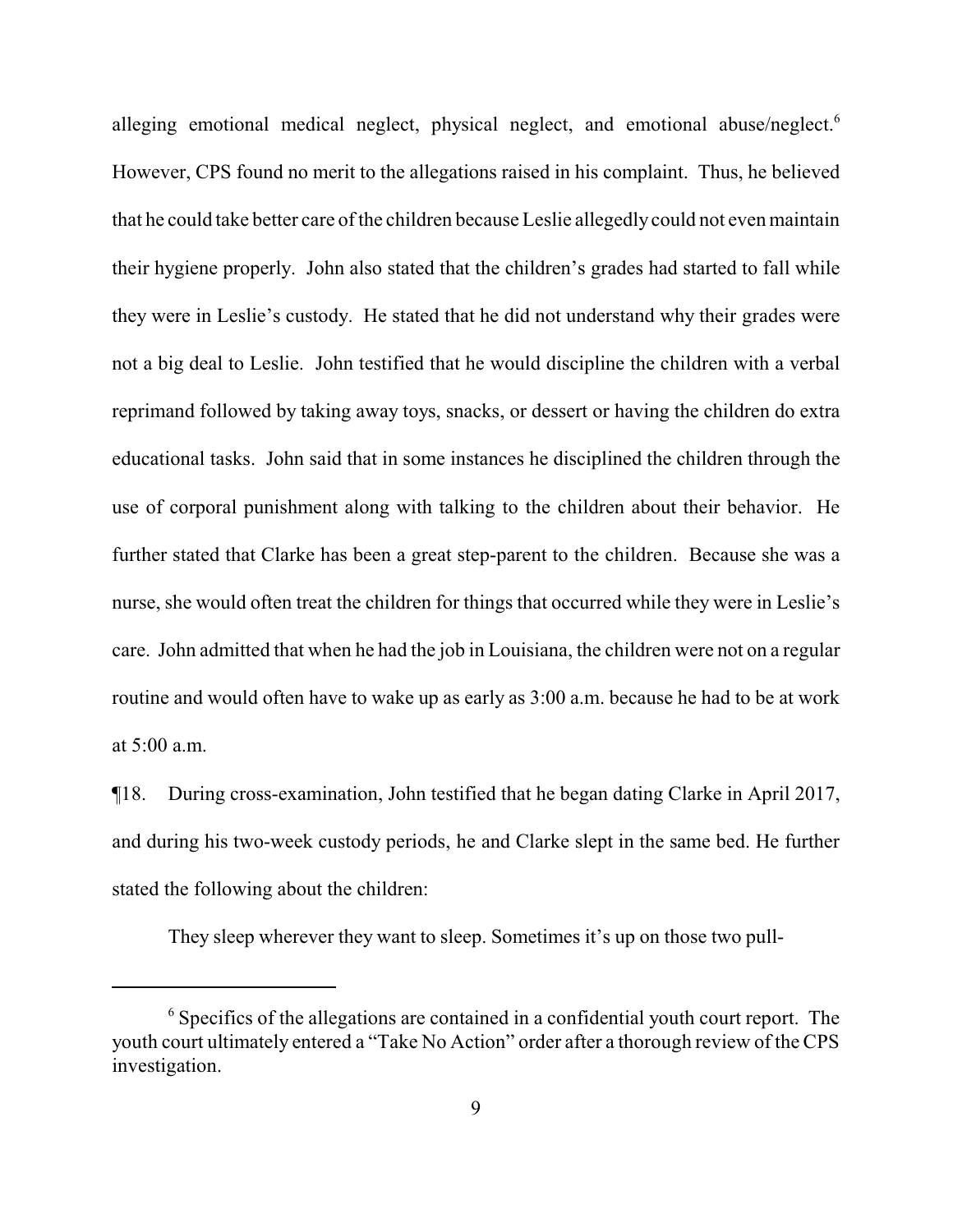out beds; sometimes they want to sleep on the floor in our room, and they will make big cot; sometimes they want to sleep in the bunk beds; and sometimes they want to sleep on the couch downstairs or on the floor. They sleep wherever they want to sleep.

John testified that A.S.'s grades had dropped following the divorce, which he felt was due to Leslie. He said that Leslie did not care if A.S. received an F on a school test and introduced an excerpt of an audio recording between him and Leslie:

John: When are you ever gonna come to me about her grades in, in concern about it? Leslie: When it's an actual concern. John: Oh, an F is not an actual concern, is it? Leslie: No. John: No. Yeah. There you go.

John further admitted that in addition to the recordings he made of Leslie, he also recorded A.S. and C.S. when they were at his house. According to John, Leslie had blocked him from talking to his children.

¶19. Leslie testified that the children had a routine when they were in her custody. When the children got home from aftercare, Leslie testified that they would do their homework and study. Supper would be ready around 5:30 p.m. She and Seth would prepare meals for the children, including but not limited to steak, chicken, fish, salmon, asparagus, and peas. According to Leslie, the children like vegetables and have three meals a day, including school lunches. After supper, Leslie would allow the children to play and talk to John before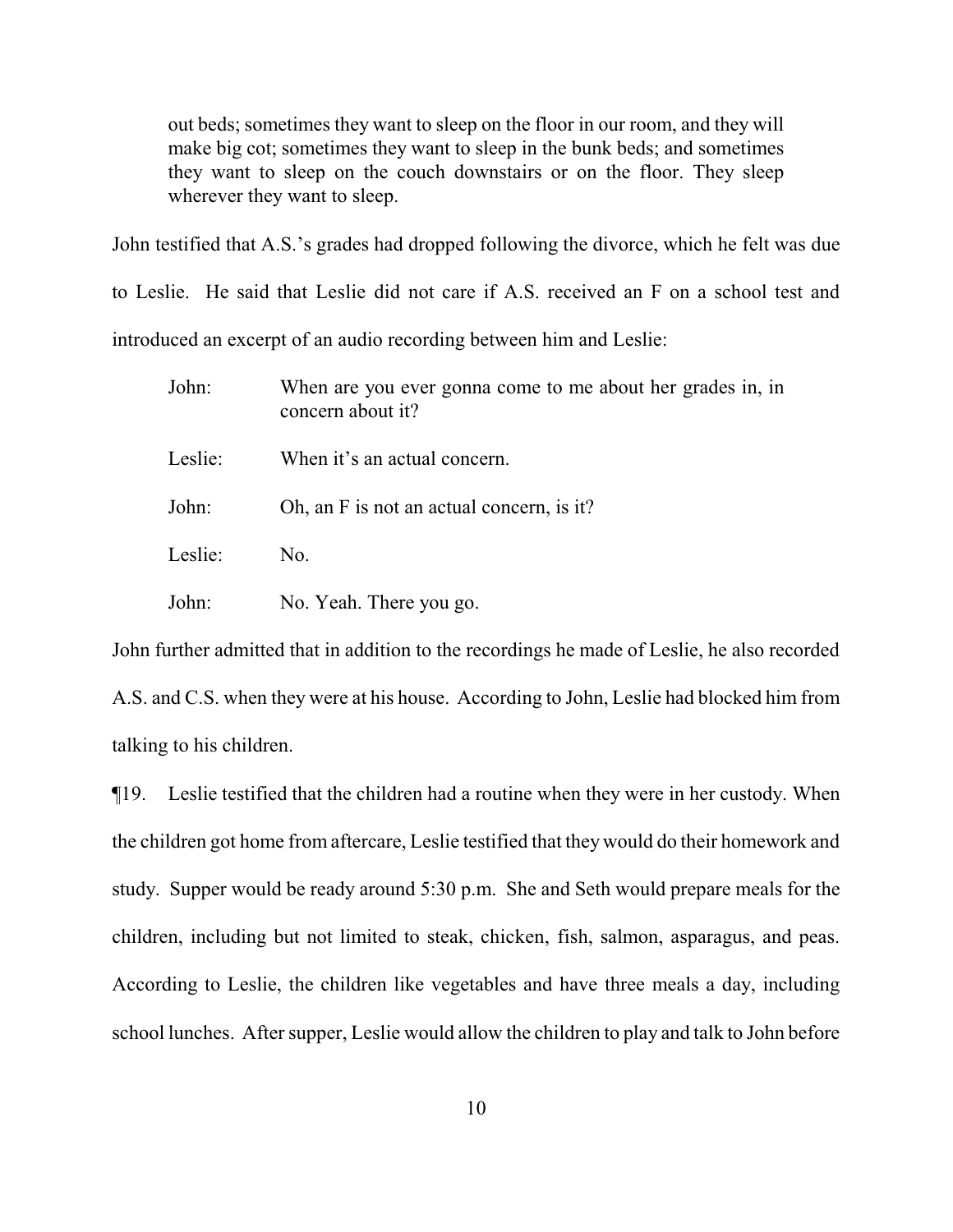7 p.m. Leslie testified that the children would bathe, get dressed, and be in their rooms with the lights off at 8:30 p.m. Discipline would include a time out or a "good talking to." According to Leslie, she and Seth planned to build a home in Stone County and to move in three to five years. Leslie testified that she intends to continue to work for the Navy until retirement. Under Leslie's custody, the children were involved in extracurricular activities, with A.S. playing softball and C.S. playing baseball. She and Seth attended the games, but John came to just a few games. Furthermore, Leslie testified that John's recording of the children distressed A.S. Leslie stated that A.S. would become very nervous when it was time for her to go to her father's home.

¶20. Following the trial, on July 22, 2020, John filed a motion to dismiss Leslie's counterclaim, arguing that Leslie failed to allege in her pleading an adverse effect or impact on the minor children to justify a modification of child custody. Leslie claimed that the youngest child's reaching school age was a material change. According to John, age alone did not constitute a material change in circumstances. Thus, Leslie's counterclaim should be dismissed with prejudice. Leslie responded to John's request to dismiss her counterclaim on August 7, 2020, arguing that she had sufficiently alleged a material change in circumstances. John responded on September 22, 2020, stating that Leslie did not put on proof at trial of a material change in circumstances adverse to the children.

¶21. On August 7, 2020, Leslie filed a motion to amend her counterclaim pursuant to Rule 15 of the Mississippi Rules of Civil Procedure to conform to evidence. On September 22,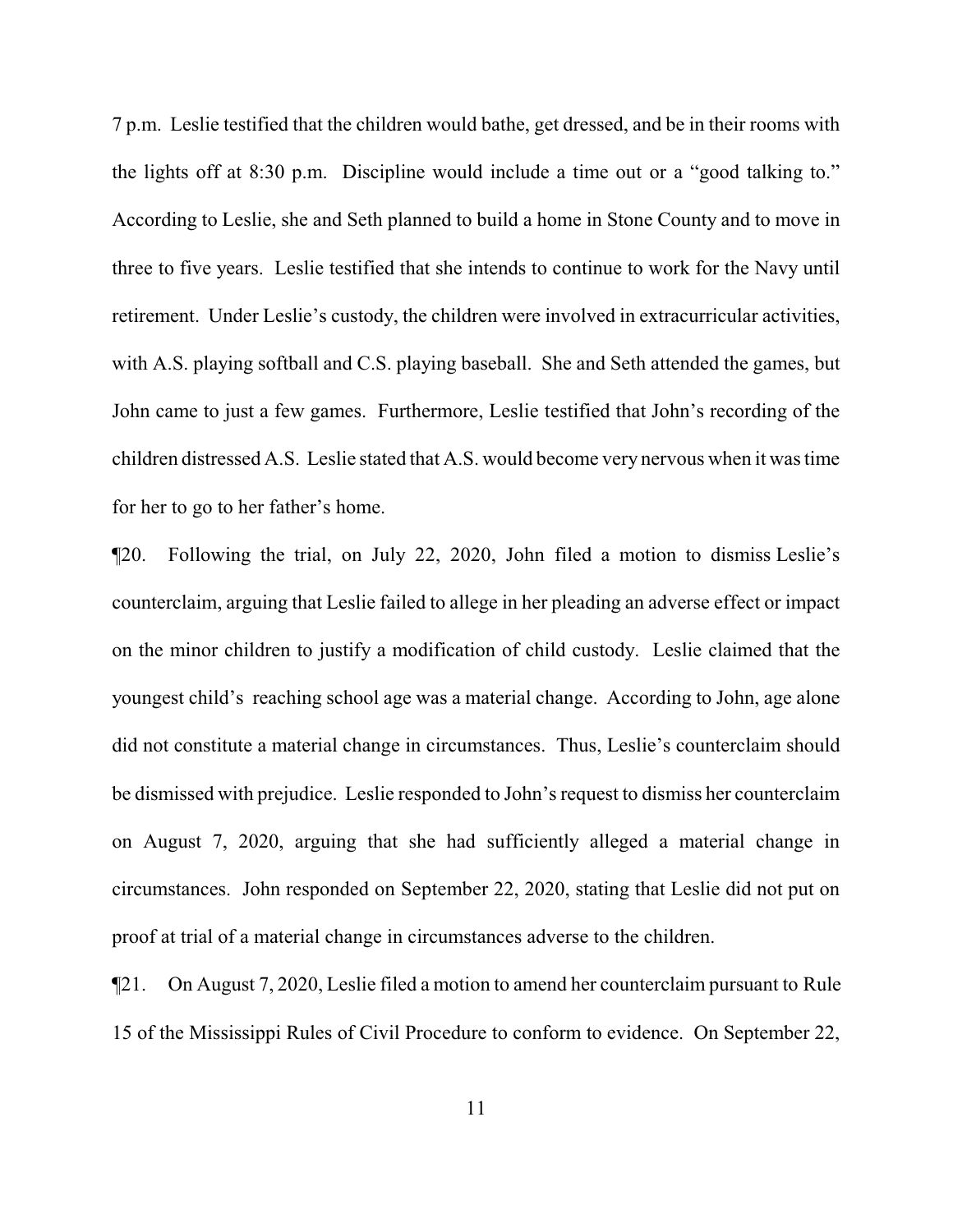2020, John responded that the court should deny Leslie's motion because she failed to allege a material change adverse to the minor children, and failed to put on proof at trial of a material change in circumstances. Leslie also filed a motion to supplement the record, requesting that the Court admit a recording and a full transcript of an audio recording of a telephone conversation between her and John about A.S.'s grades.

¶22. On October 21, 2020, the chancery court issued several judgments and orders in the matter, including (1) an order regarding the motion to supplement the record; (2) an order on the contempt petitions; (3) an order denying John's motion to dismiss and granting Leslie's motion to amend; and (4) a judgment of modification of custody.

¶23. The chancery court granted Leslie's motion to supplement the record in part, admitting into evidence the full recorded telephone conversation between the parties concerning A.S.'s grades. But the court would not allow the transcript of the recorded conversation to be entered. The recording included the following exchange:

Leslie: So what do you want me to do? What do you want me to do? John: Maybe to [f\*\*\*ing] care. I mean, just come at me with that, please. I got to go.

Leslie: I do care*.*

¶24. The chancery court denied both Leslie's and John's motions for contempt. The court noted that both Leslie and Seth stated that they quit smoking cigarettes in October 2018, and prior to that, they did not smoke in the home. The chancery court found that Leslie was not in contempt on that issue. Additionally, the court found that the "Property Settlement and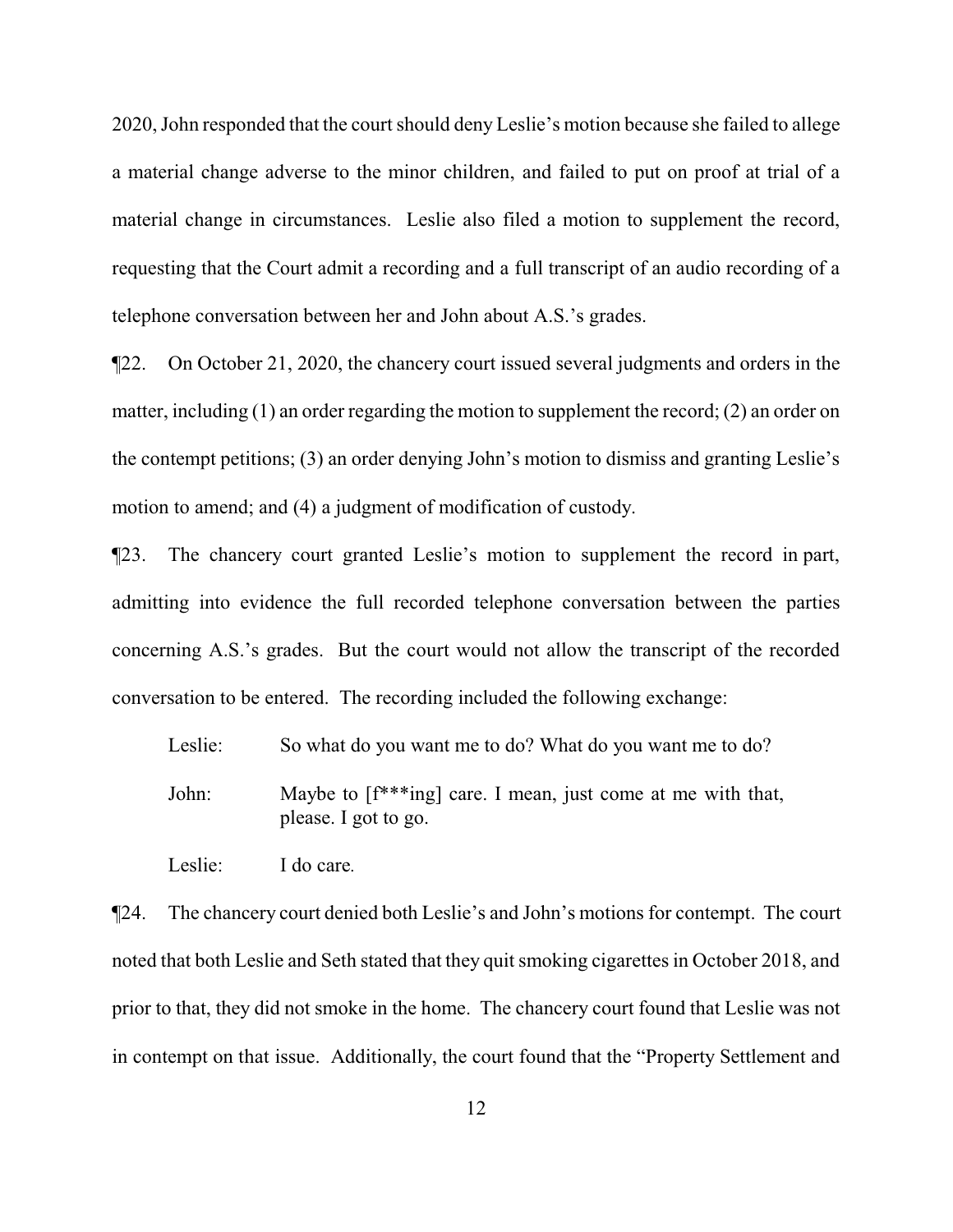Child Custody Agreement" only stated that the parties must be "sensitive to the danger of exposing [the children] to any harmful condition, such as cigarette smoke." The chancery court also found that Leslie had not refused to share information with John about the children's wellbeing. In addition, the court found that John was not in contempt regarding his child support obligation. The court stated that John could have reasonably believed that his child support obligation would end and that the parties would return to the prior custody arrangement when his deployment ended based upon Mississippi Code Annotated section 93-5-34 (Rev. 2018).<sup>7</sup> Therefore, the chancery court did not find John in contempt.

¶25. The chancerycourt denied John's motion to dismiss Leslie's counterclaimand granted Leslie's motion to amend. The court stated that John had not filed a responsive pleading asserting aRule 12(b)(6) defense,*see* M.R.C.P. 12(b)(6), that trial on the merits commenced without John seeking a dismissal for failure to state a claim, and that John only asserted that Leslie's counter-claim was insufficient after the conclusion of the trial. Because John's

<sup>&</sup>lt;sup>7</sup> Mississippi Code Annotated section 93-5-34(3)(a)-(b) states, "When a parent who has custody, or has joint custody with primary physical custody, receives temporary duty, deployment or mobilization orders from the military that involve moving a substantial distance from the parent's residence having a material effect on the parent's ability to exercise custody responsibilities: (a) Any temporary custody order for the child during the parent's absence shall end no later than ten (10) days after the parent returns, but shall not impair the discretion of the court to conduct a hearing for emergency custody upon return of the parent and within ten (10) days of the filing of a verified motion for emergency custody alleging an immediate danger of irreparable harm to the child; and (b) The temporary duty, mobilization or deployment of the service member and the temporary disruption to the child's schedule shall not be factors in a determination of change of circumstances if a motion is filed to transfer custody from the service member."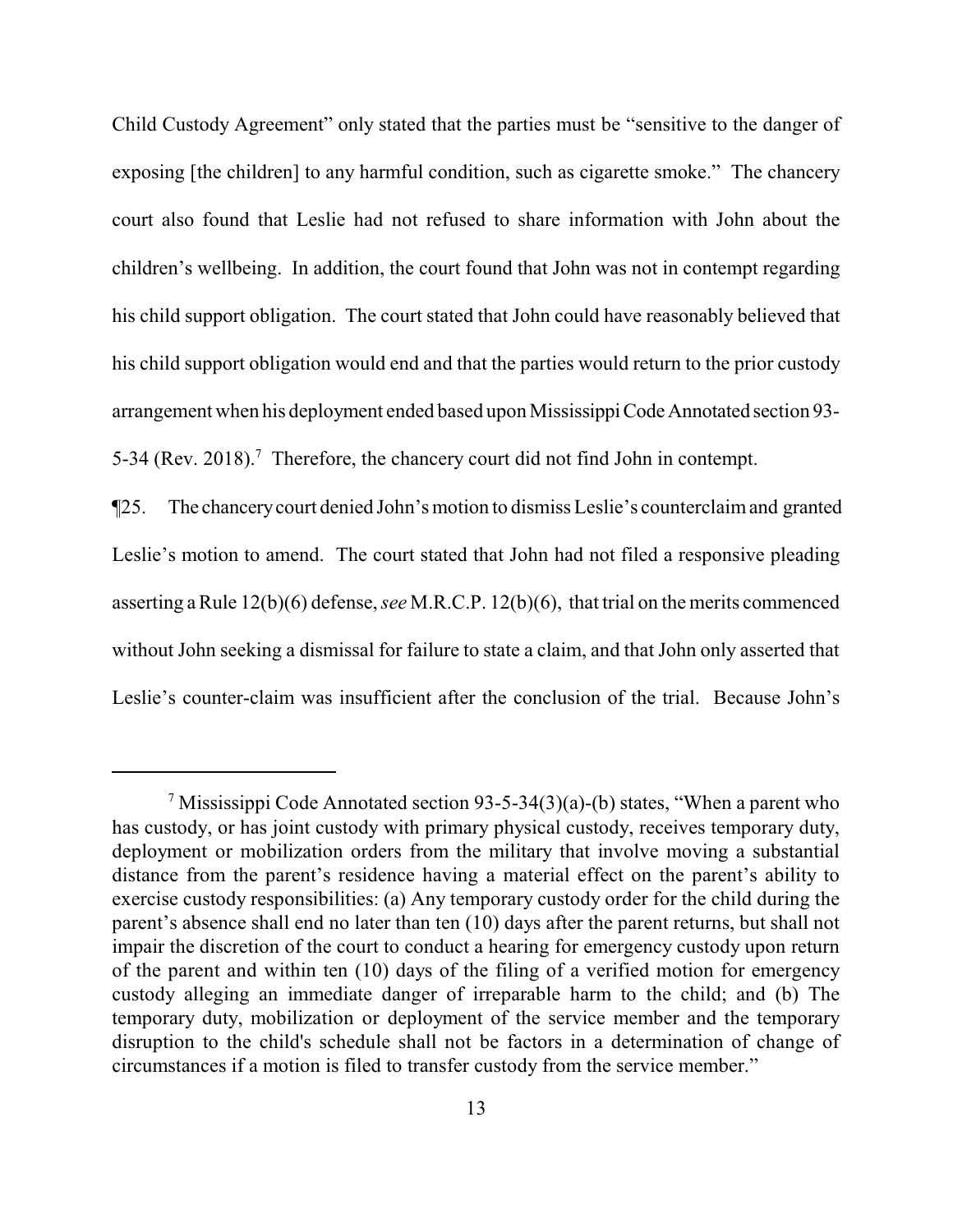active participation in the litigation operated as a waiver of the defense of failure to state a claim upon which relief may be granted as a matter of law, the court denied John's motion to dismiss. The court also granted Leslie's motion to amend, finding that by failing to raise the defense of insufficiency of the pleadings prior to the trial and by failing to object to testimony and evidence on grounds that it was outside of the pleadings, the parties impliedly consented to trial on the issues of modification of joint physical custody due to a material change in circumstances adversely affecting the children despite the failures of both parties' pleadings. Therefore, the court found that amending the pleadings to conform to the evidence was not prejudicial to either party and thus was appropriate.

¶26. In its judgment of modification of custody, the court found that the language of the Property Settlement and Child Custody Agreement, which set forth automatic conditions to be considered a material change in circumstances, was void, unenforceable, and against public policy. However, the court did find that a material change of circumstances had occurred since the court's 2015 award of joint custody because of the parties inability to coparent. The court identified several examples of this, including, but not limited to

(1) testimony regarding the parties inability to discuss the children attending counseling; (2) testimony that Leslie and John would engage in verbal altercations in the presence of the children; (3) testimony that Leslie and Clarke engaged in a verbal altercation in the presence of the children at A.S.'s softball game after having an argumentative telephone call with John Schmidt minutes earlier; (4) testimony that John sought medical treatment for C.S. without consulting Leslie and from a medical care clinic, instead of his primary care provider; (5) testimony that John and Clarke chose C.S.'s teachers without contacting Leslie or discussing it with her; (6) testimony that John and Clarke have discussed this court matter with the children on more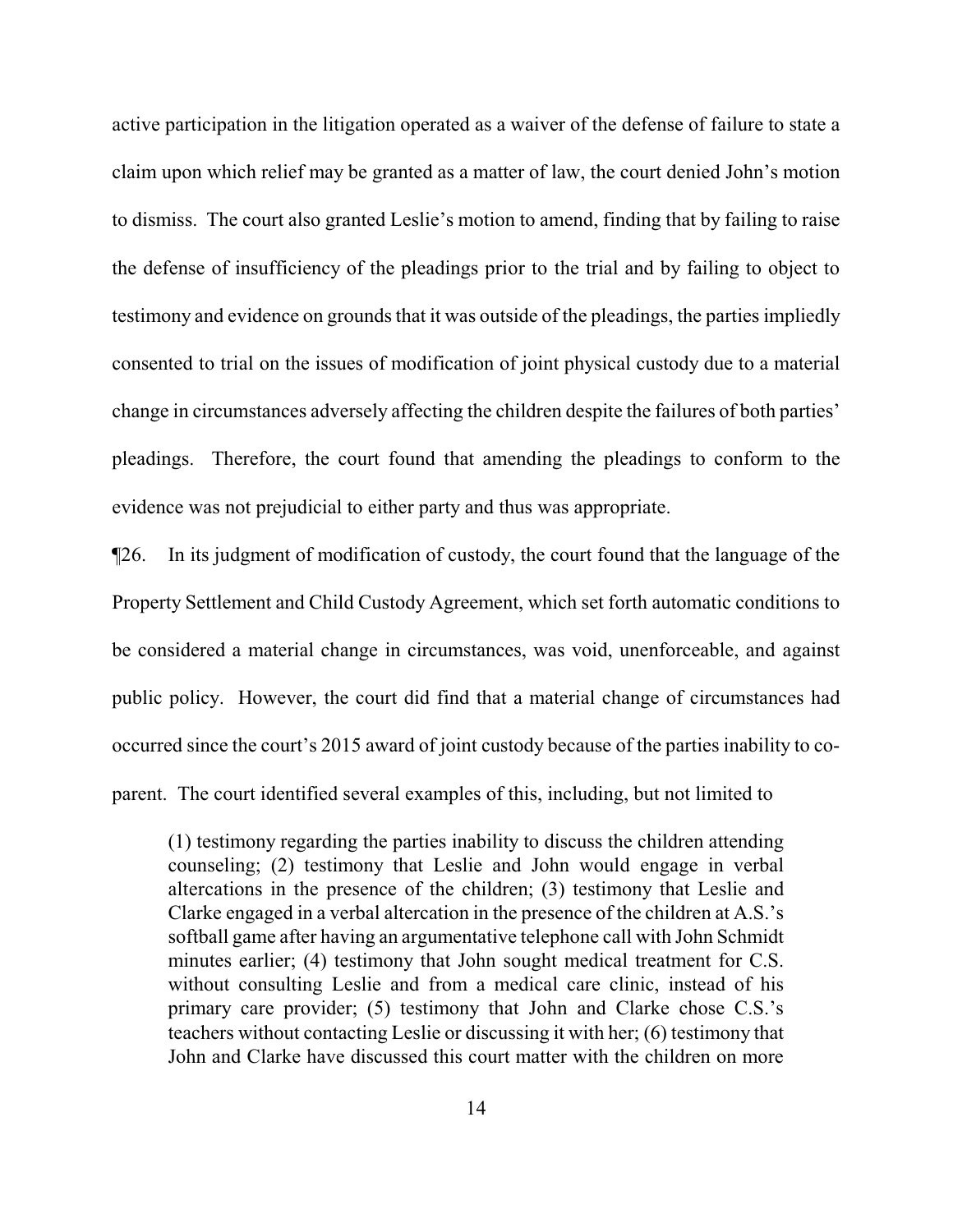than one occasion.

The court further found that these changes had adversely affected the children, and in the best interests of the children, a modification was required. The court stated that the anger and communication problems between the parents had so negatively impacted the children that they were placed in counseling.

¶27. Because the chancery court found that there had been a material change in circumstances that adverselyaffected the children, the court performed an *Albright* analysis.<sup>8</sup> In its review, the court made findings on each factor that will be discussed below. After a thorough *Albright* analysis, the court found that modification of physical custody was in the best interest of the children, and thus the court terminated the arrangement of joint physical custody. The court awarded Leslie sole physical custody of the minor children.

¶28. The court stated that both parties were to continue to have joint legal custody and share in decision making rights, responsibilities, and authority relating to the health, education, and welfare of A.S. and C.S. The court ordered the parties to exchange all information concerning the health, education, and welfare of A.S. and C.S. and to confer with each other when making decisions concerning the health, education, and welfare of A.S. and C.S. Neither parent nor step-parent was to make any unilateral decisions concerning the children unless emergency circumstances necessitated such action. The court also ordered the specific visitation for John, and he was ordered to continue to pay monthly child support

<sup>8</sup>  *Albright v. Albright*, 437 So. 2d 1003, 1005 (Miss. 1983).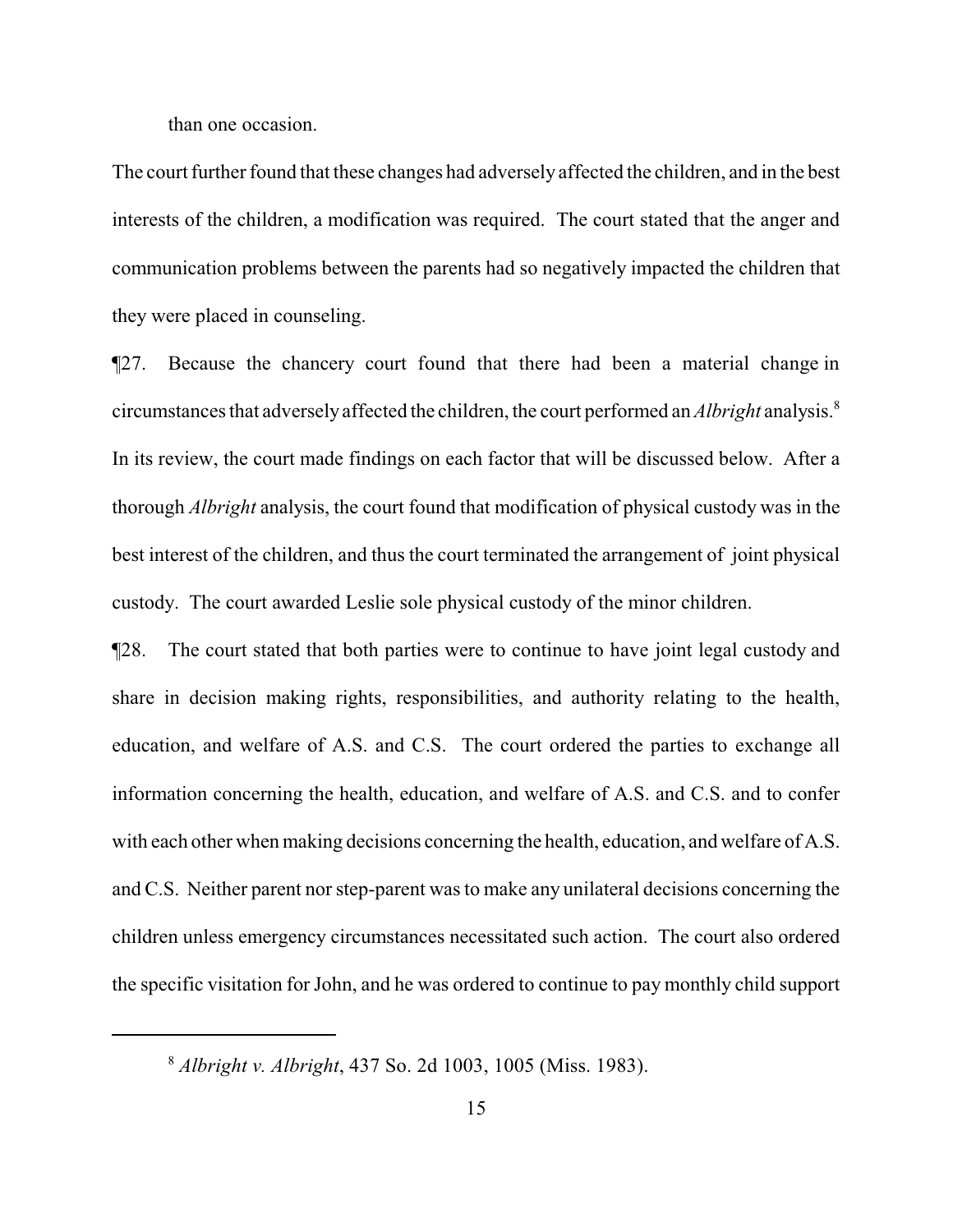of \$706.

¶29. On November 12, 2020, John appealed, arguing the following issues: (1) whether the chancery court erred in finding that a material change in circumstances had occurred since the final judgment of divorce solely due to the parties' inability to co-parent; and (2) whether the chancery court erred in its application of the *Albright* factors. Finding no error, we affirm.

#### **Standard of Review**

¶30. "This Court employs a limited standard of review on appeals from chancery court." *Campbell v. Watts*, 192 So. 3d 317, 318 (¶5) (Miss. Ct. App. 2015) (quoting *Corp. Mgmt. Inc. v. Greene County*, 23 So. 3d 454, 459 (¶11) (Miss. 2009)). "Under that standard, this Court will not disturb the factual findings of a chancellor when supported by substantial evidence unless the chancellor abused his discretion, was manifestly wrong or clearly erroneous, or applied an erroneous legal standard." *Id*. Questions of law are reviewed de novo. *Id*.

#### **Discussion**

# **I. Whether the chancery court erred in finding that amaterial change in circumstances had occurred since the final judgment of divorce solely due to the parties' inability to co-parent.**

¶31. In this case, the chancery court found that there was a material change in circumstances that adversely affected the children because the parents were no longer able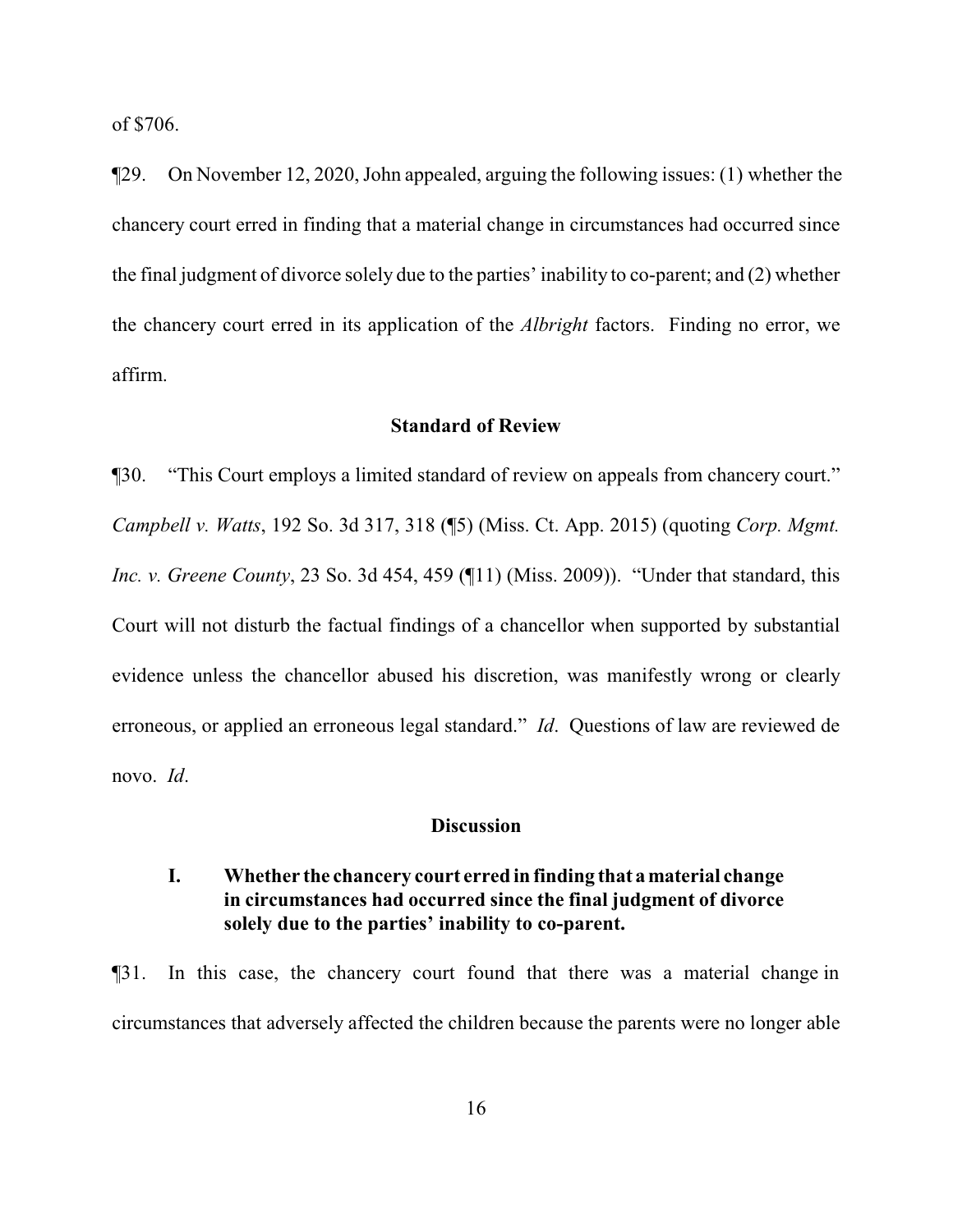to communicate and co-parent, making joint physical custody unmanageable. But John contends that this finding alone is insufficient to form a basis for modification.

¶32. "[T]he polestar consideration in child custody cases is the best interest and welfare of the child." *Riley v. Heisinger*, 302 So. 3d 1243, 1255 (¶45) (Miss. Ct. App. 2020) (quoting *Albright*, 437 So. 2d at 1005). "A modification of custody is warranted when the moving parent successfully shows "(1) that a material change of circumstances has occurred in the custodial home since the most recent custody decree, (2) that the change adversely affects the child, and (3) that modification is in the best interest of the child." *Munday v. McLendon*, 287 So. 3d 303, 310 (¶27) (Miss. Ct. App. 2019) (quoting *Powell v. Powell*, 976 So. 2d 358, 361 (¶11) (Miss. Ct. App. 2008)).

¶33. "In analyzing whether a material change of circumstances has occurred, "[t]he chancellor must consider the 'totality of the circumstances.'" *Domke v. Domke*, 305 So. 3d 1233, 1240 (¶17) (Miss. Ct. App. 2020) (quoting *Heisinger v. Riley*, 243 So. 3d 248, 256 (¶29) (Miss. Ct. App. 2018)). "Events which would not, alone, be a sufficient material change may in combination provide a basis for modifying custody." Deborah H. Bell, *Bell on Mississippi Family Law* § 12.12[a], at 453 (3d ed. 2020). "The chancellor, as the trier of fact, possesses the ultimate discretion to weigh the evidence the way he sees fit." *Warner v. Thomas*, 281 So. 3d 216, 223 (¶21) (Miss. Ct. App. 2019). "It is well established that chancellors are afforded wide latitude in fashioning equitable remedies in domestic relations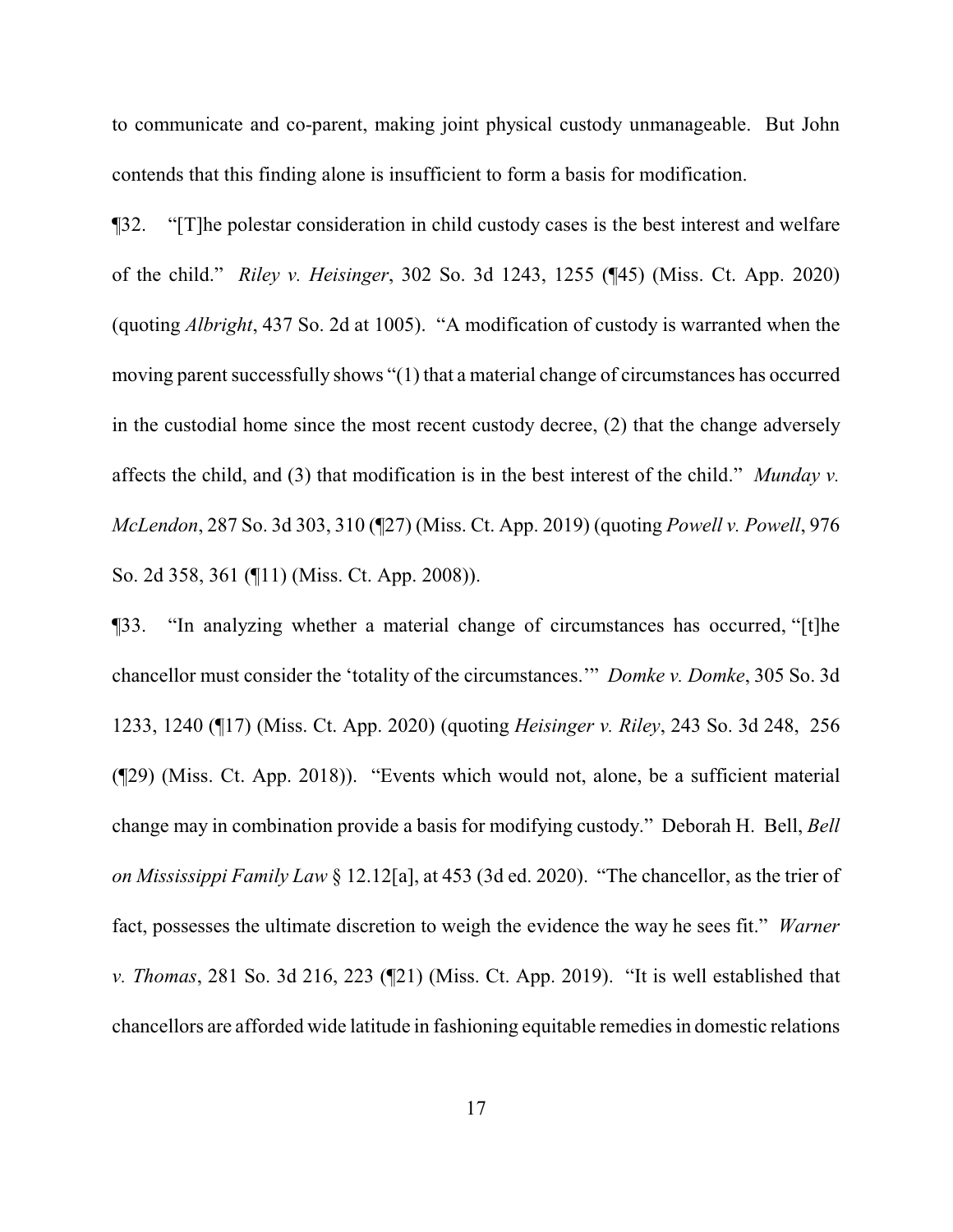matters, and their decisions will not be reversed if the findings of fact are supported by substantial credible evidence." *Weathers v. Guin*, 151 So. 3d 272, 276 (¶16) (Miss. Ct. App. 2014).

¶34. MississippiCodeAnnotated section 93-5-24(6) (Rev. 2018) provides that "[a]ny order for joint custodymay be modified or terminated upon the petition of both parents or upon the petition of one (1) parent showing that a material change in circumstances has occurred." However, in analyzing this provision, our supreme court has held that "[i]n order to modify child custody, it must be proven that a material change in circumstances has occurred that adversely affects the welfare of the child." *Porter v. Porter*, 23 So. 3d 438, 447 (¶23) (Miss. 2009).

¶35. Joint custody fits parents who are willing to make joint custody feasible. *Waller v. Waller*, 754 So. 2d 1181, 1184 (¶13) (Miss. 2000). "According to Vitauts M. Gulbis, Annot., Propriety of Awarding Joint Custody of Children, 17 A.L.R. 4th 1013, 1016 (1982)[,] it has been held that the cardinal criterion for an award of joint custody is the agreement of the parties and their mutual ability to cooperate in reaching shared decisions in matters affecting the child's welfare.'" *Id*. at n.1. This Court previously upheld a chancellor's finding that there was a material change in circumstances detrimental to the children's best interest when the parents had communication problems regarding the education and health of the children and could not agree on even minuscule matters, such as the length of a child's hair. *Tidmore*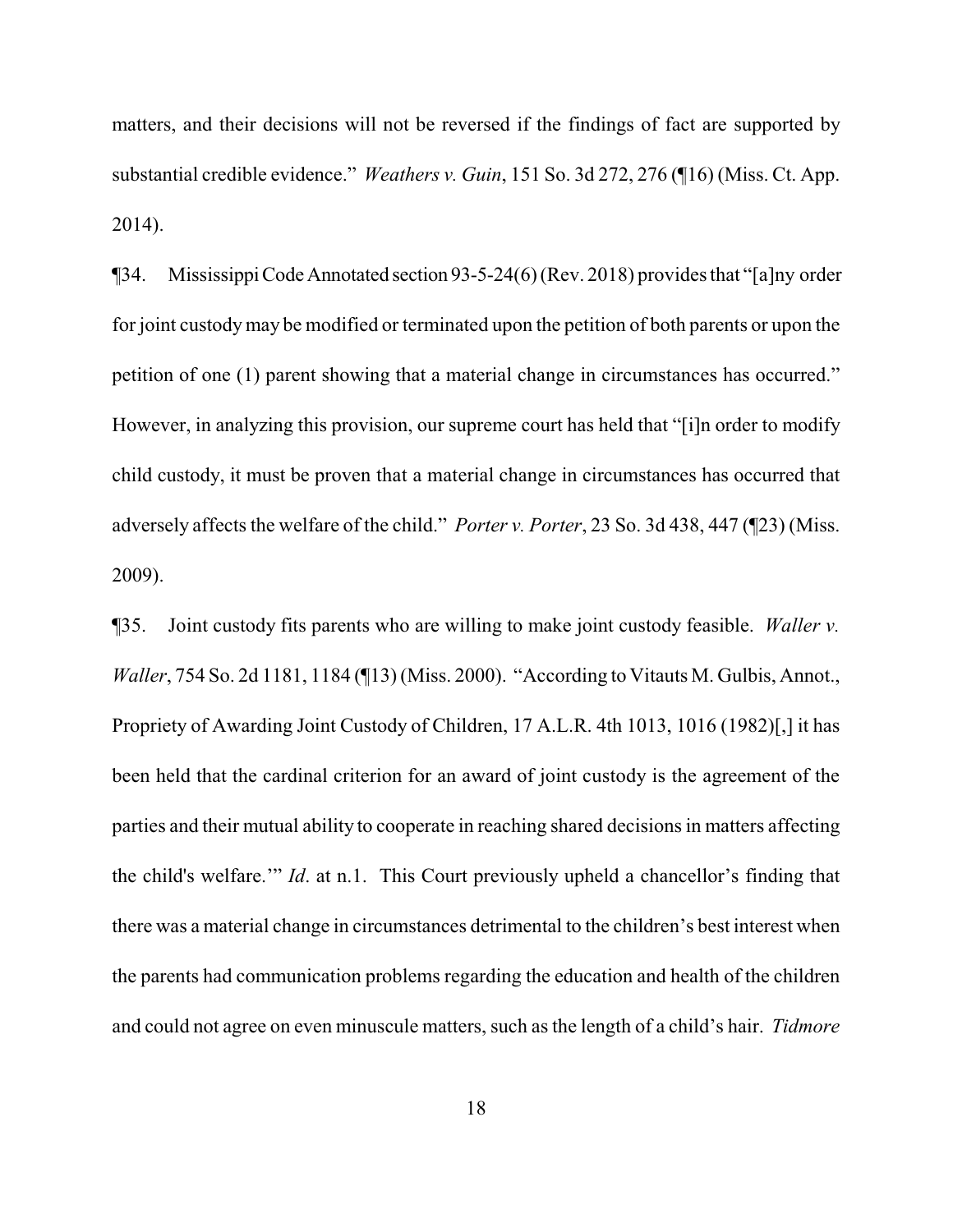*v. Tidmore*, 114 So. 3d 753, 760 (¶18) (Miss. Ct. App. 2013).

¶36. Even John and Leslie admitted that their co-parenting relationship had significantly

deteriorated having adverse effects on the children:

- Court: And would you agree with me that your co-parenting in problems with co-parenting had a negative impact on the children? John: Definitely, yes. . . . . Court: We've heard testimony from the father about the difficulty you and he had coparenting. Would you agree with his assessment that y'all had problems?
- Leslie: Yes.

¶37. The chancery court found that neither party appropriately set forth the custody modification requirements in the respective pleadings; however, by a separate order, the court found that amendment of the pleadings to conform to the evidence was appropriate to remedy the error. In doing so, the testimony and evidence before the court showed that the relationship between the parties had deteriorated during the course of litigation.

¶38. Like *Tidmore*, John and Leslie could no longer communicate effectivelyand disagreed on numerous matters. The inability of the parties to co-parent and the adverse effect on the children was apparent to the chancery court who itemized numerous instances of disagreement between the parties, which is supported by the record. The court found that the material change in circumstances had adversely impacted the emotional well-being of the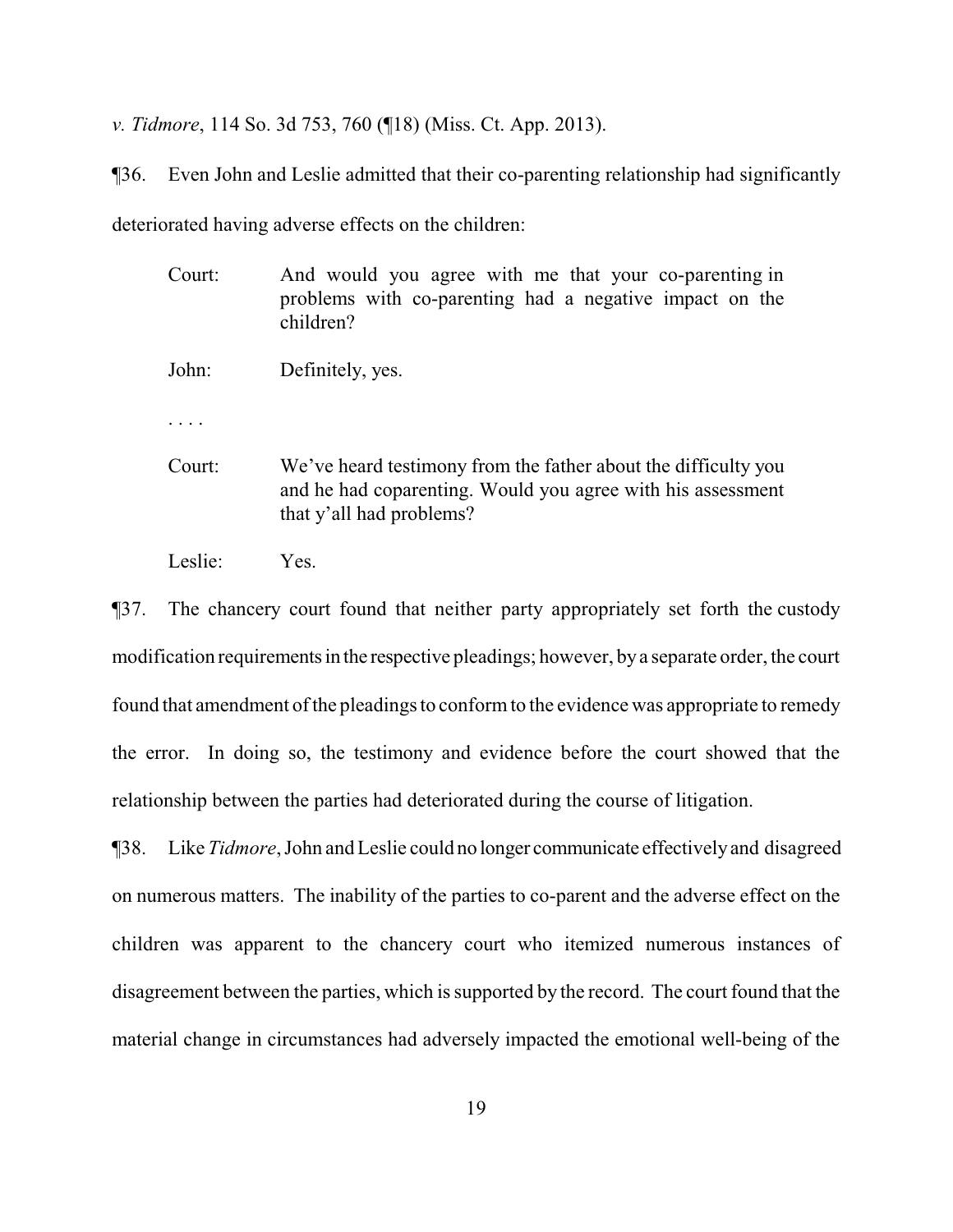children. A.S. became nervous when her parents were together due to the strained relationship between the parties. She also became nervous when it was time to go to John's home for visitation because John insisted on recording the children whenever they spoke about their mother or the litigation. C.S. was very upset and emotional about the situation between the parties, and the court noted that the children seemed more tired when the parties had joint physical custody. The chancery court stated that the anger and communication problems between the parents negatively impacted the children such that the children were placed in counseling. Therefore, the record clearly supports the chancery court's finding that John and Leslie's inability to co-parent was substantial enough to constitute a material change in circumstances that adversely affected the children.

# **II. Whether the chancery court erred in its application of the** *Albright* **factors.**

¶39. John challenged the chancery court's *Albright* analysis and findings that favored Leslie. However, our review of the record reveals that each of the chancery court's findings was sufficiently supported by the record and was not manifestly wrong or in error.

¶40. "Where a party proves that an adverse substantial or material change has occurred, the chancellor must then perform an *Albright* analysis to determine whether modification of custody is in the child's best interest." *Domke*, 305 So. 3d at 1240 (¶17) (quoting *Heisinger*, 243 So. 3d at 256 (¶29)). "The chancellor must address each *Albright* factor that is applicable to the case." *Harden v. Scarborough*, 240 So. 3d 1246, 1251 (¶11) (Miss. Ct.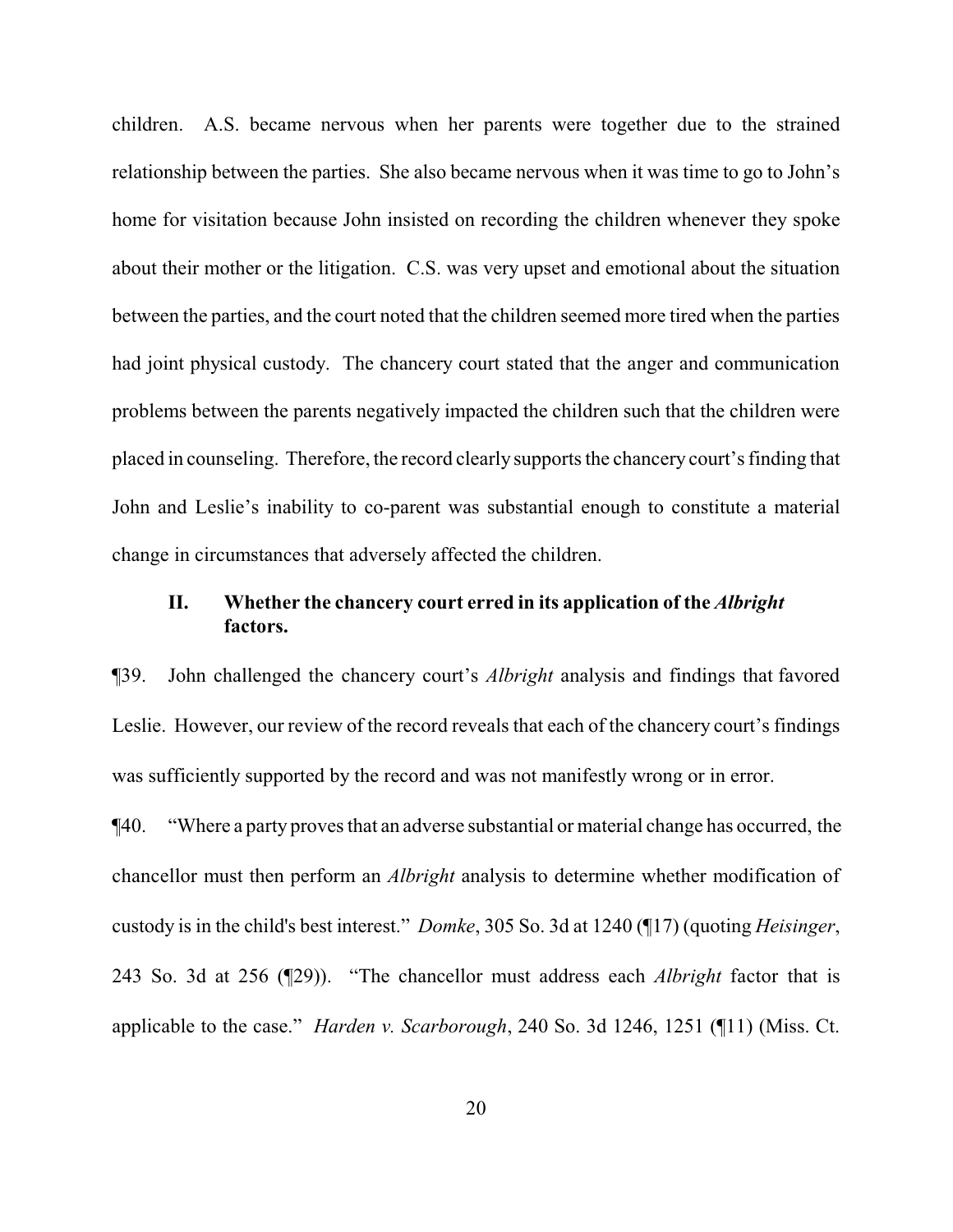App. 2018); *see Powell v. Ayars*, 792 So. 2d 240, 244 (¶10) (Miss. 2001). "However, the chancellor need not decide that each factor favors one parent or the other." *Vassar v. Vassar*, 228 So. 3d 367, 375 (¶26) (Miss. Ct. App. 2017). In other words, the chancellor may find that a factor is neutral.

¶41. In analyzing the *Albright* factors, the chancery court is in the best position "to listen to the witnesses, observe their demeanor, and determine the credibility of the witnesses and what weight ought to be ascribed to the evidence given by those witnesses." *Mitchell v. Mitchell*, 180 So. 3d 810, 816 (¶14) (Miss. Ct. App. 2015) (quoting *Carter v. Carter*, 735 So. 2d 1109, 1114 (¶19) (Miss. Ct. App. 1999)). "When reviewing the chancery court's application of the *Albrigh*t factors, the appellate court reviews the evidence and testimony presented at trial under each factor to ensure the chancery court's ruling was supported by record." *Id*. at 816 (¶10). Accordingly, we review the chancery court's findings in turn.

#### *A. Age, Health, and Sex of the Child*

¶42. The chancery court found as follows:

A.S. is a 12 year old girl who suffers no physical health problems. C.S. is a 7 year old boywho suffers no physical health problems. Both children have been involved in counseling during the course of this litigation, but the Court was not made aware of any diagnosis associated with the counseling. This factor is neutral.

John argues that the court erred in not finding that this factor weighed in his favor because he was more qualified to meet the children's medical needs and health. But even CPS found that John's medical concerns were not substantiated, and based on this finding the youth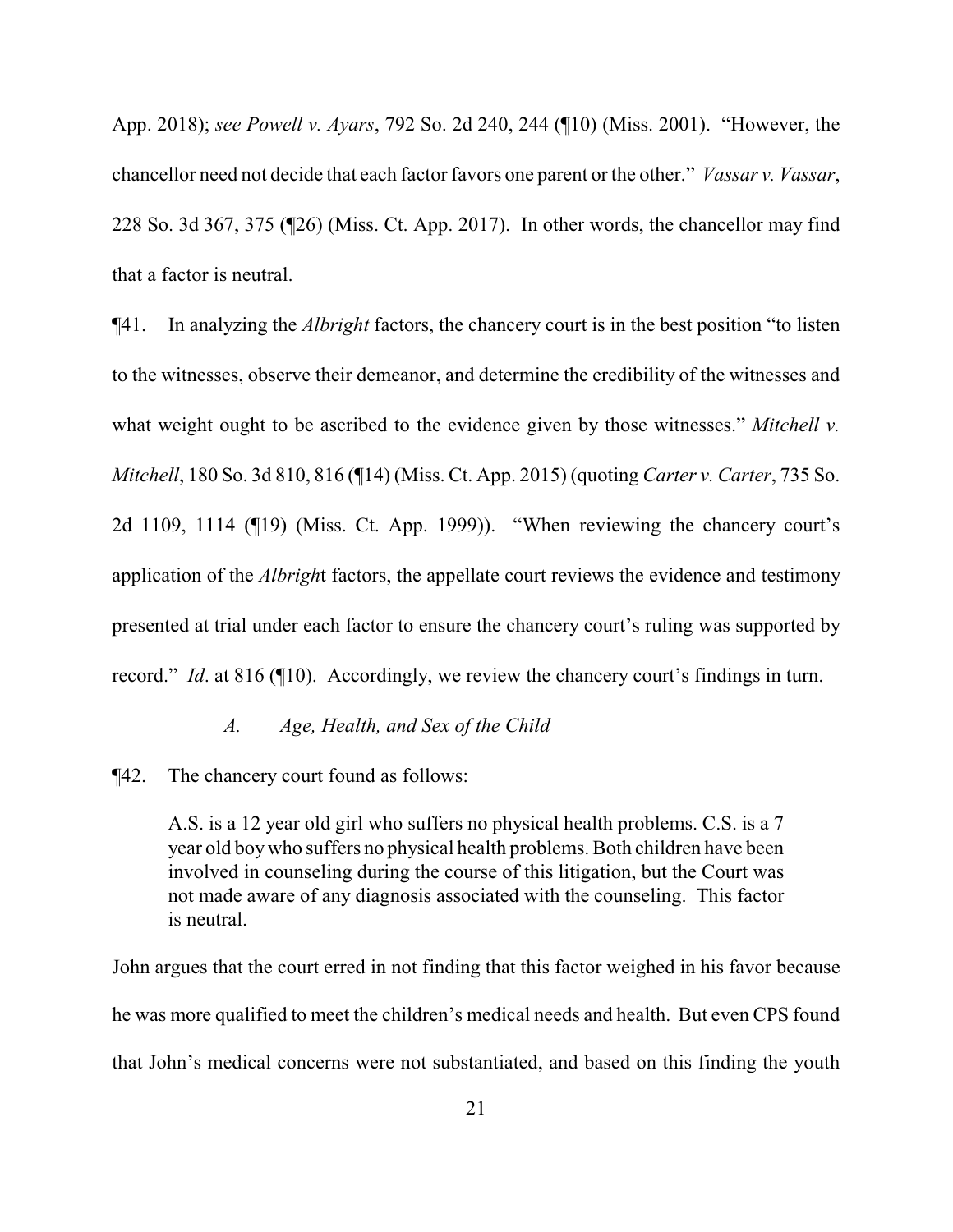court entered a "Take No Action" order. In the judgment of modification of custody, the chancery court found that both parents' inability to cooperate with one another led to the children being placed into counseling. Therefore this factor was neutral, and that determination is supported by the record.

#### *B. Continuity of Care*

¶43. The chancery court found that the continuity-of-care factor weighed in Leslie's favor. The court said that in addition to having cared for the children during her custody periods, Leslie had two and a half years continuity of care during John's custody periods. The chancery court found that from September 17, 2015, to some time prior to his deployment in July 2018, John commuted to work in Belle Chasse, Louisiana, on weekdays. During his two-week periods of physical custody between September 17, 2015, and December 2015, John left the children in the care of a neighbor or sitter and would drop the children off with that person before 4:00 a.m.

¶44. Testimony presented at trial further showed that from December 2015 to February 2018, the parties agreed that Leslie would care for the children instead of John's relying on a neighbor. This meant that Leslie would meet John no later than 4:15 a.m. on the weekdays to get the children, who would go back to sleep prior to their morning routine and school. Leslie also would pick the children up from after school or daycare, and drop them off near an I-10 exit no later than 6:00 p.m. so John could have them in the evenings. Therefore, the record shows that Leslie was still primarily taking care of the children even when John had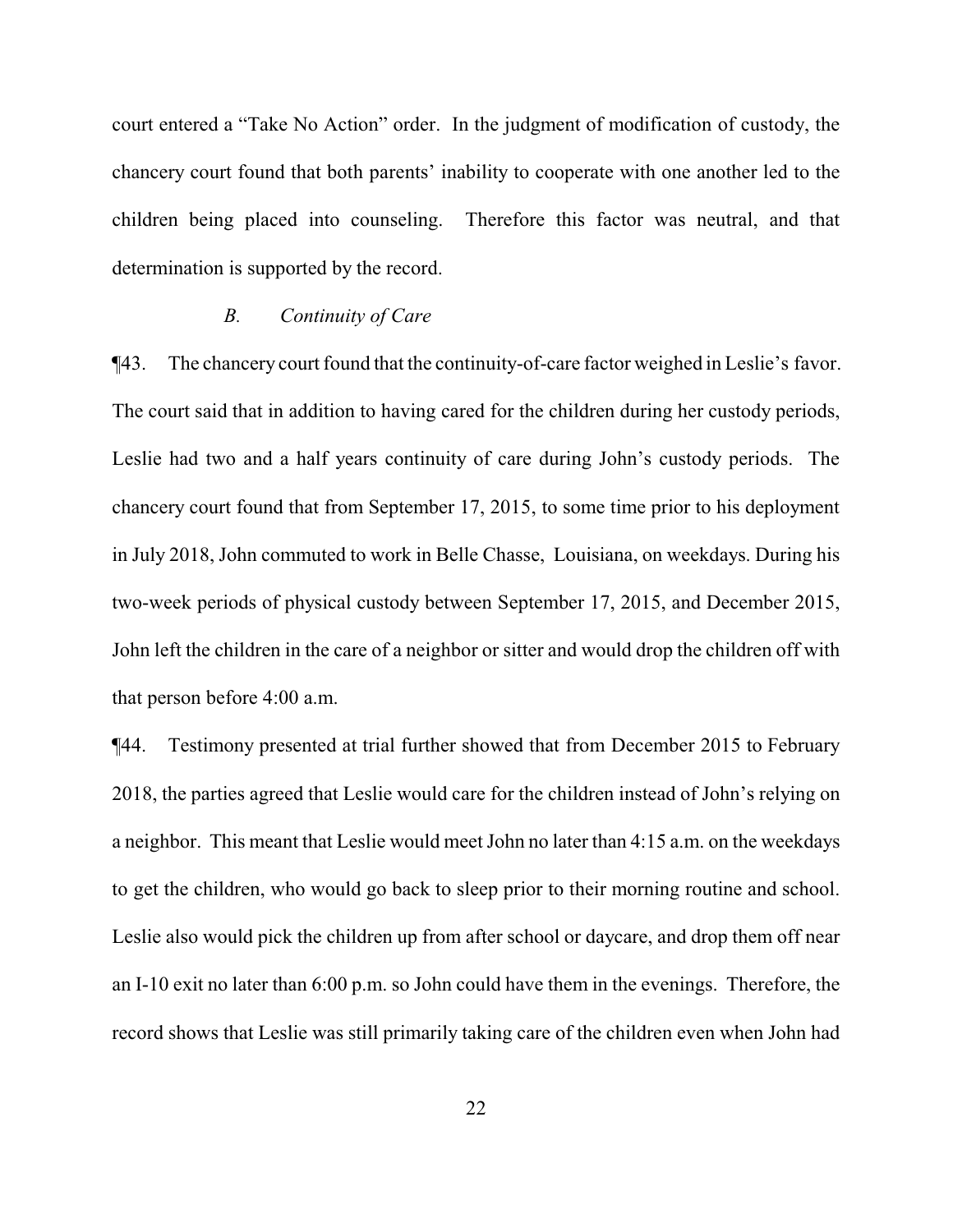custody and continued to do so when she temporarily received physical custody. Although this arrangement ended in February 2015, it is still relevant to the overall care of the children since the divorce.

¶45. Additionally, the court found that Leslie had dealt with most of the children's teachers, day cares, and doctors. Although the record showed that John communicated with the children's teachers when he was not deployed, Leslie did as well and attended all teacherparent conferences. The court also acknowledged that although John had helped the children with schoolwork when he had them, he was often unable to do so because of the nature of his job. Furthermore, the record reflects that the children were not on a routine schedule when they were in John's custody. Beginning in July 2018, when John was deployed, Leslie cared for the children exclusively under the temporary order.

¶46. This Court has found that a parent who, among other things, routinely takes the child to the doctor should be favored. *Klink v. Brewster*, 986 So. 2d 1060, 1064 (¶14) (Miss. Ct. App. 2008). Additionally, a parent who was more involved in school activities should also be favored. *Tritle v. Tritle*, 956 So. 2d 369, 375 (¶18) (Miss. Ct. App. 2007). The chancery court's ruling is supported by the law, and thus we find no error in the chancery court's finding that this factor weighed in Leslie's favor.

#### *C. Parties' Parenting Skills*

¶47. The chancery court performed a thorough analysis of this factor, and after review of the record, we agree with the chancery court that this factor favors Leslie. The record shows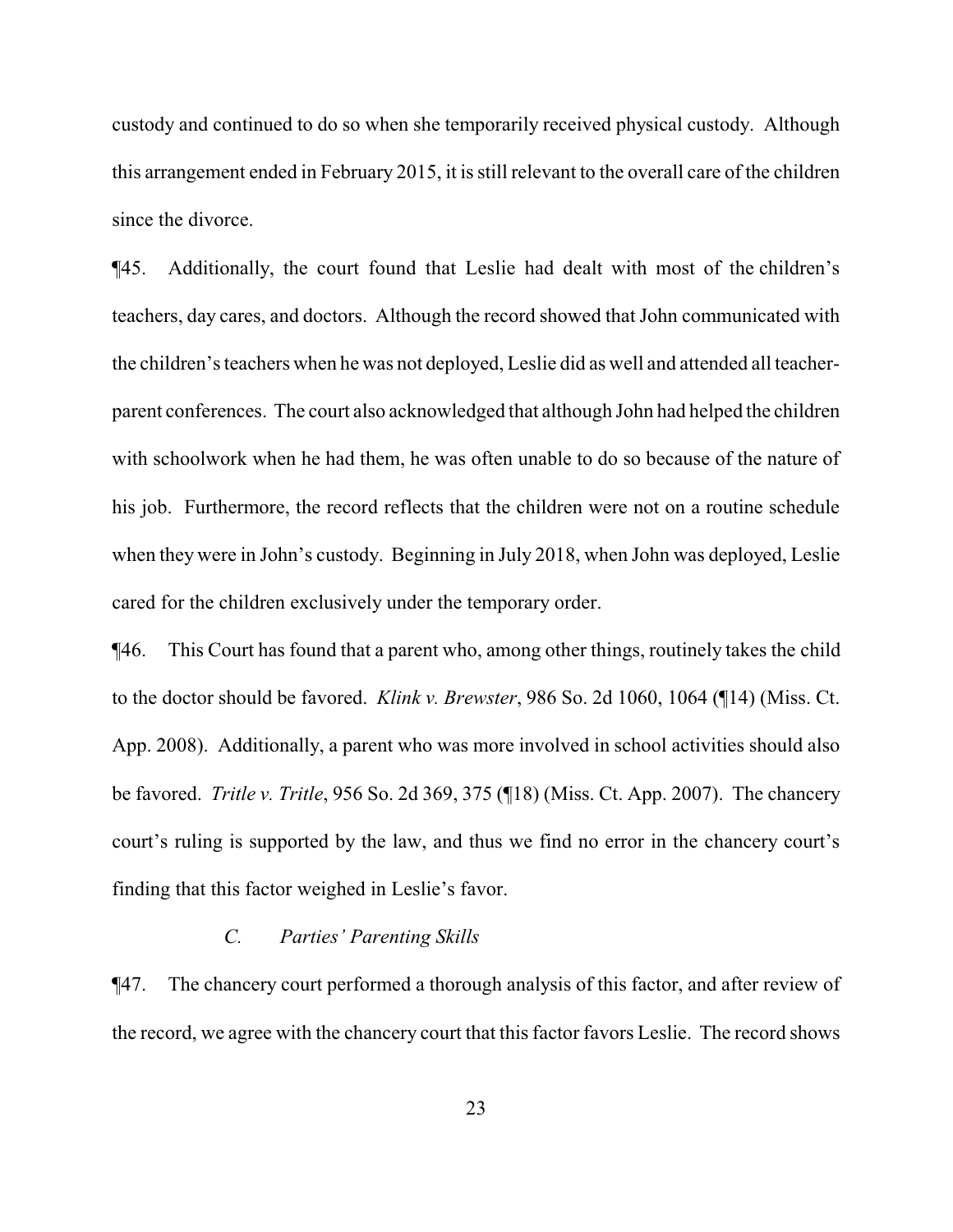that both parents have their own parenting skills and beliefs. The testimony before the court revealed that Leslie disciplined the children by sending them to their rooms for a time out. John disciplined the children with a verbal reprimand and his next step is to take away toys, snacks, or desert, or to have the children do extra educational tasks. John also testified that in some instances he used corporal punishment along with talking to the children about their behavior.

¶48. The chancery court specifically addressed all issues raised by John regarding Leslie's inattentiveness to the children's medical needs. John argues that the children had multiple medical and hygiene issues, but the record simply does not support these allegations. He raised many medical issues regarding the children such as warts, ingrown toenail, et cetera, but he failed to substantiate his allegations with medical records. Leslie, however, provided sufficient proof refuting John's allegations, including medical records to show that the children received adequate medical care. Additionally, John argues that A.S.'s grades slipped as a result of being in Leslie's custody. Again, the record reflects the contrary; in fact, A.S.'s grades improved. Moreover, the record supports the questionable nature of John's parenting skills, such as John's statements that he does not believe it was necessary for the children to wear seatbelts when traveling in the parties' neighborhood at a slow rate of speed. John also allowed Clarke to dye A.S.'s hair purple without consulting Leslie, and he recorded the children when they talked about Leslie. The court also raised concern about the discussions John and Clarke had with the children about the litigation. The court found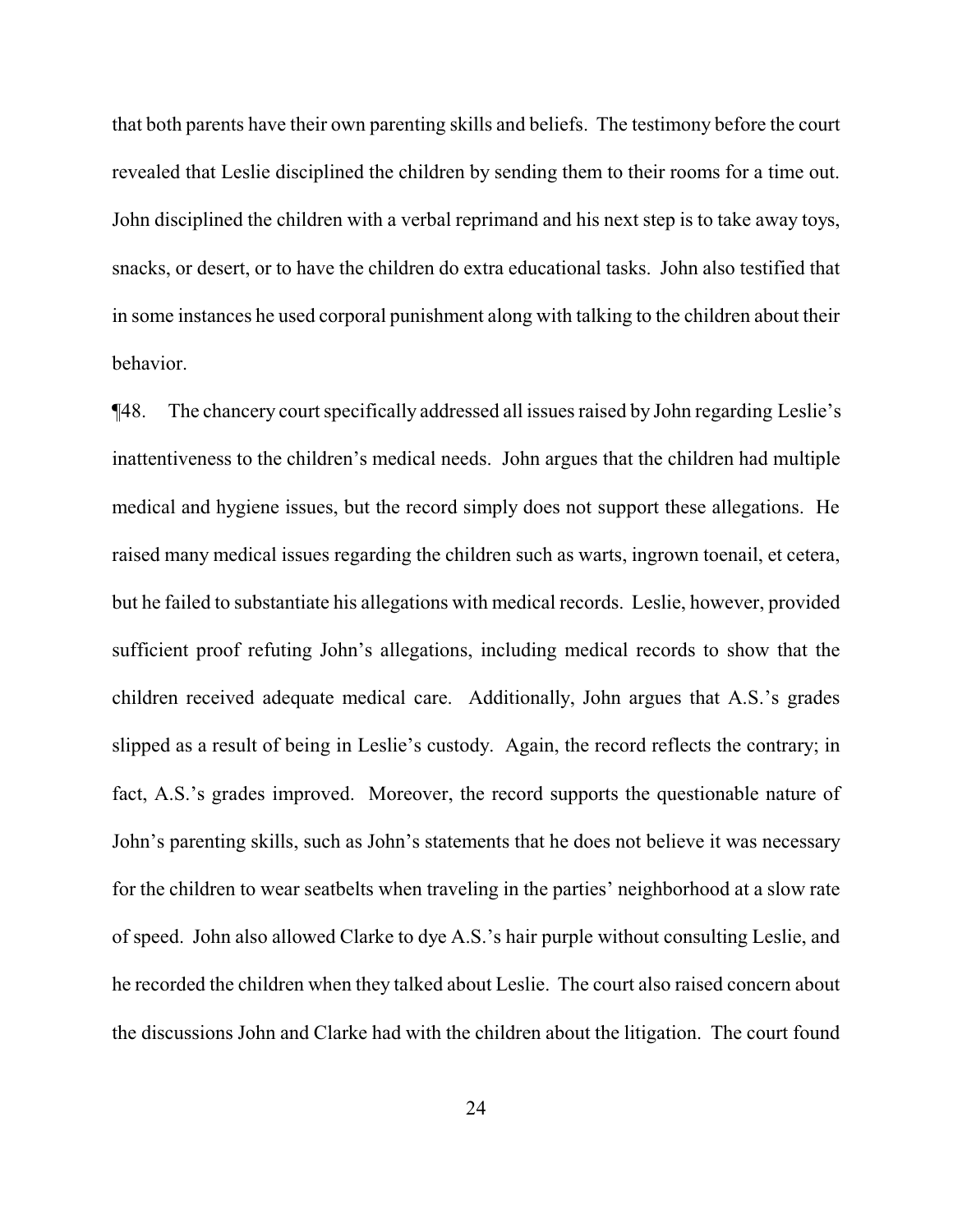that it was improper to place the children in the middle of the disputes between the parents and that doing so encourages the impression that the children are required to choose between their parents. Furthermore, during John's periods of physical custody, the children were getting less than eight hours of sleep at night. Thus, the record supports the chancery court in finding this factor weighs in Leslie's favor.

# *D. Parties' Willingness and Capacity to Provide Primary Child Care*

¶49. The chancery court found that this factor did not weigh in either party's favor. After review of the record, we agree.

¶50. According to the record, Leslie worked Monday through Friday from 7 a.m. to 3:30 p.m. or 4:00 p.m. As a result of the COVID-19 pandemic, however, Leslie worked from home and supervised the children's remote learning. Leslie testified that she was eligible for deployment three years in the future from the time of the trial, but she could not state with certainty that she will or will not be deployed in the future. Seth, however, was deployed to Guam at the time of trial. John testified that he worked Monday through Friday from 6:30 a.m. to 4:00 p.m. and was off every other Monday. John testified that he is no longer eligible for future deployment, will retire from the United States Navy in three years, and after retiring, he will serve five years in the naval reserves. Further, Clarke, is a nurse working twelve-hour shifts, three days a week, on a rotating schedule at a hospital in New Orleans, Louisiana. Because all parties are working adults, we find that the chancery court properly found that this factor favors neither parent.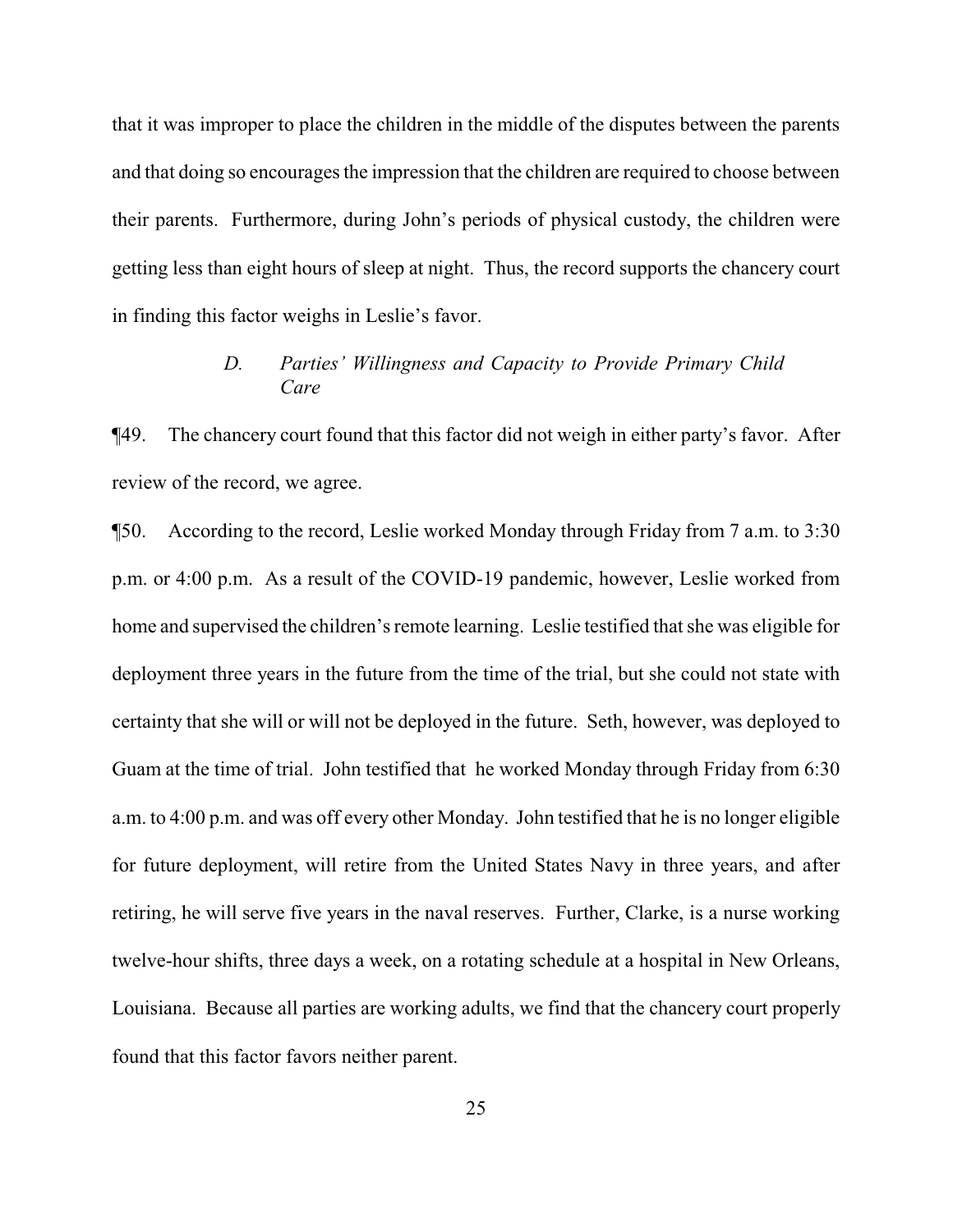#### *E. Parties' Physical and Mental Health and Age*

¶51. The court found that both parents are in good physical and mental health and thus the factor is neutral. We agree. The record shows that Leslie and John are 35 and 43, respectively, and in good health. Therefore, there is no error. *See Hollon v. Hollon*, 784 So. 2d 943 (¶21) (Miss. 2001) (finding this factor balanced equally between parties who were ages thirty-six and thirty-eight).

# *F. Emotional Ties of Parent and Child*

¶52. The chancery court found that the children have emotional ties to both parents, and thus the factor is neutral. In *Hollon*, our supreme court held that when there was no testimony presented to show that the children had a stronger attachment to one parent over the other, then that factor is neutral. *Id*. at (¶22). In this case, neither party testified that the children exhibited a stronger attachment to one or the other. Leslie mentioned that A.S. would be nervous to go to John's house from fear of being recorded. However, this does not necessarily mean that A.S. has a stronger emotional tie with Leslie. Therefore, we find that the chancery court did not err in finding this factor was neutral.

#### *G. Parties' Moral Fitness*

¶53. John argued that Leslie is morally unfit because she smoked cigarettes and vaped. The record supports the chancery court's finding that Leslie and Seth smoked cigarettes until October 2018, and currently vaped, but they did not smoke or vape in the home or with the children in the car. This Court has held that a parent's smoking outside the presence of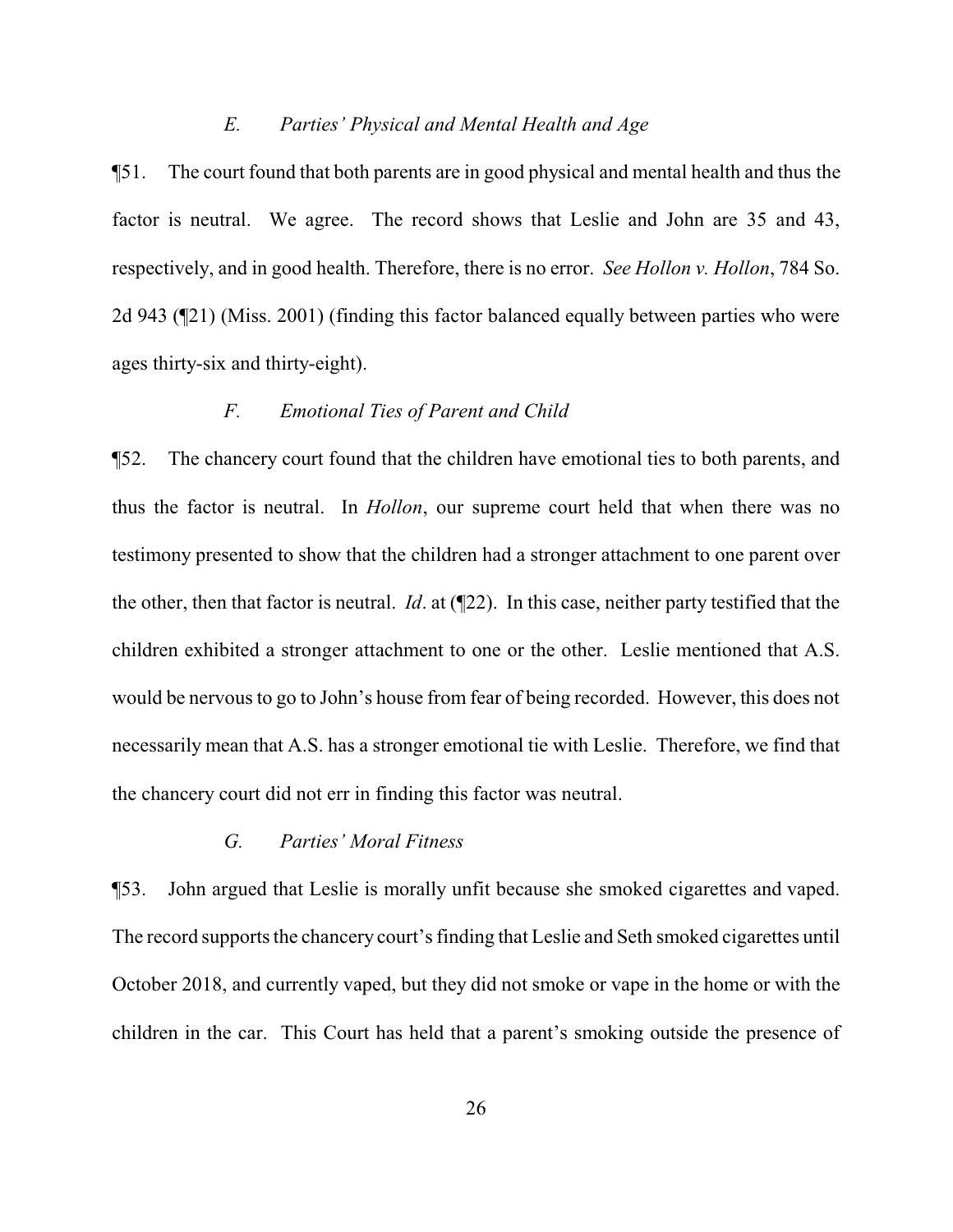children does not weigh against that parent. *Owens v. Owens*, 950 So. 2d 202, 208 (¶18) (Miss. Ct. App. 2006). In addition the court found that John and Clarke cohabitated and had a child prior to their marriage, but did not hold this against John. Instead, the court found the moral factor to be neutral, neither weighing in favor or against either party.

#### *H. Home, School, and Community Records of the Children*

¶54. The chancery court found that this factor weighs in Leslie's favor. We agree. In reviewing the record, A.S.'s school records show that her overall grades improved in the 2018-2019 fifth-grade school year and during the first semester ofthe 2019-2020 sixth-grade school year. The only time that A.S. truly struggled was in a reading class when she was in third grade. Additionally, A.S. received excellent comments from her teachers such as "excellent behavior," "works well with other students," and "displays a positive attitude in class." Moreover, the record reflects that the children were engaged in extra curricular activities while in Leslie's custody. Accordingly, the chancellor did not err in weighing this factor in Leslie's favor.

# *I. Each Child's Preference if the Child is at least Twelve Years Old*

¶55. The chancery court found that although A.S. was twelve years old, no testimony or evidence was submitted by either party regarding her preference and therefore the chancery court found that this factor was not applicable to its analysis.

#### *J. Stability of the Home Environment*

¶56. The chancery court found that both parents had stable employment that allows each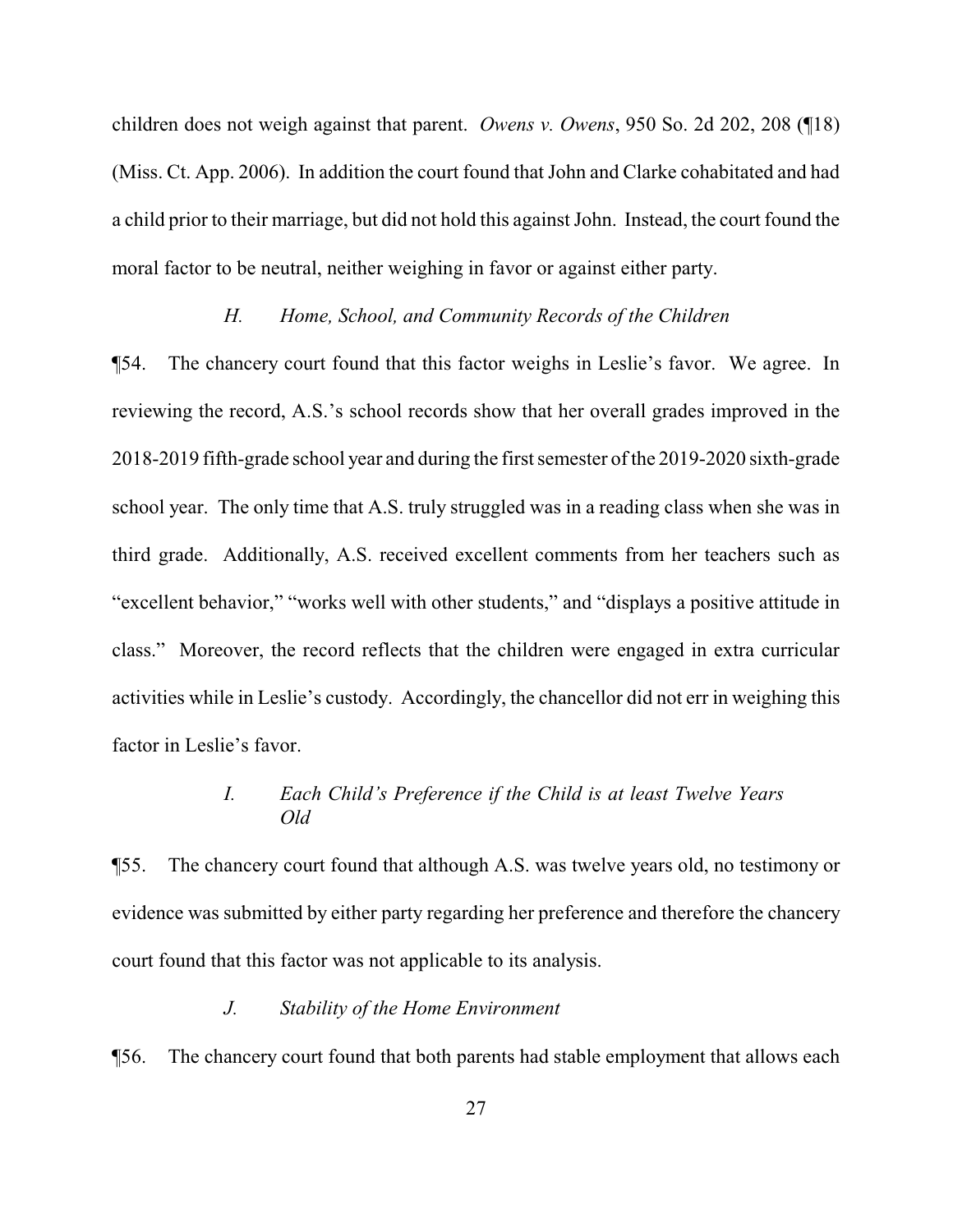to be available for the children, but the factor slightly weighed in Leslie's favor.

¶57. Leslie testified that the children have a routine, which included picking them up from school, helping them with homework, cooking and serving dinner, playing, bathing, and going to bed no later than 8:00 p.m. in their own beds. John testified that at his home, A.S. had her own room, and C.S. shares a room with one of Clarke's children, by their choice. However, John further testified that the children were allowed to sleep wherever they desired, but on school nights, they slept in assigned beds. On one occasion, all the children, including A.S., a minor female, were allowed to sleep in the same room with Clarke's former husband, Zack, when he came to visit his and Clarke's children. Because the record reflects that Leslie has a regular, more structured routine with the children, the chancery court did not err in slightly favoring Leslie in weighing this factor.

#### *K. Stability of Employment*

¶58. The chancery court found that this factor was neutral because both parties had stable employment. Leslie was employed as an E6 logistics specialist with the Navy and has been employed with the Navy for fifteen years. John was employed as a supply technician with the Navy and will retire in three years. He was not eligible for future deployment. Since both parties were similarly situated, the chancery court did not err in weighing this factor as neutral.

¶59. After a thorough review of the record, we find that the chancery court did not err in its analysis of the *Albright* factors or its determination that modification was in the best